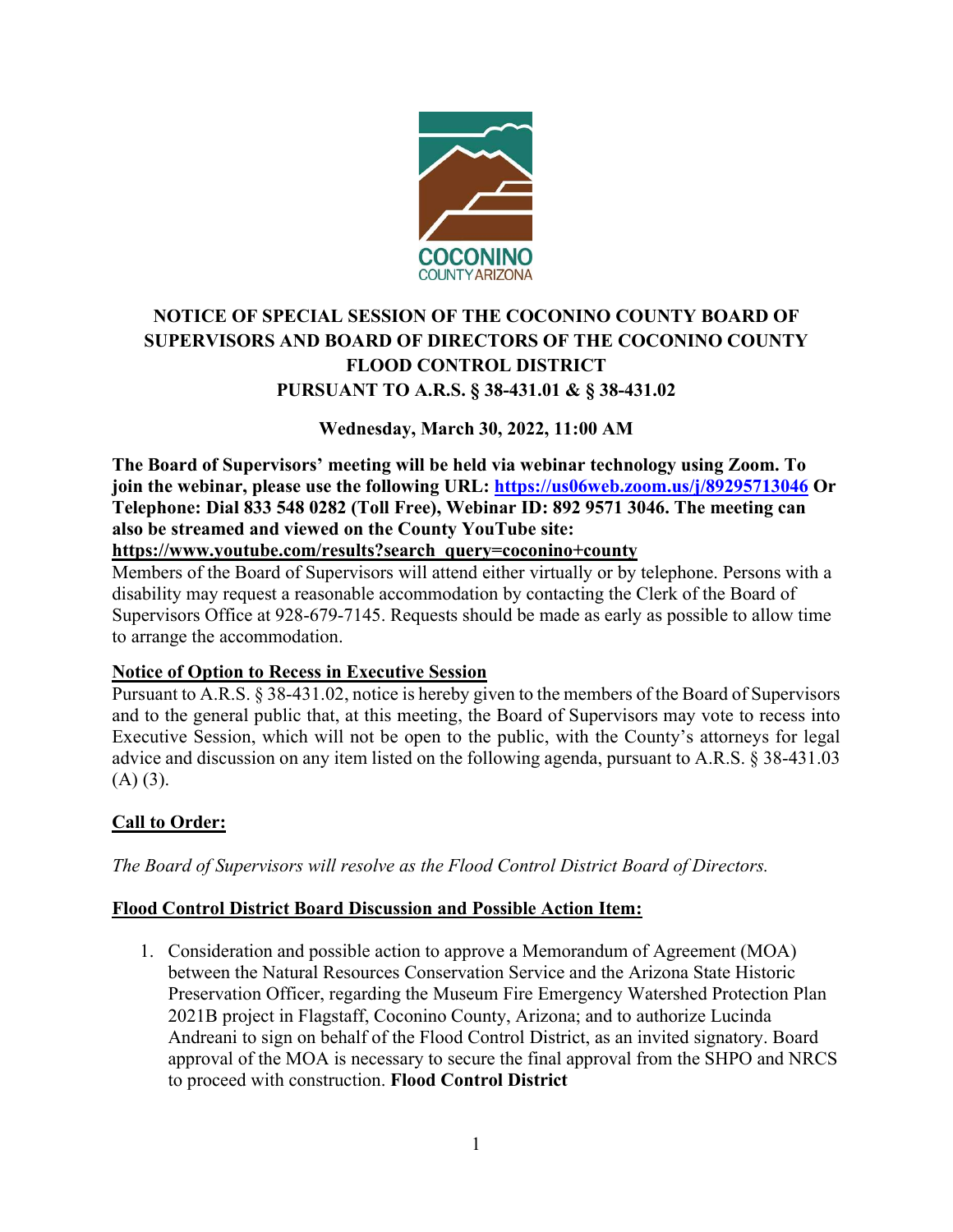### Adjourn:

#### CERTIFICATION OF POSTING OF NOTICE

The undersigned hereby certifies that a copy of the foregoing notice was duly posted at the Coconino County Administration Building, 219 East Cherry Avenue, Flagstaff, Arizona, on this Date: \_\_\_\_\_\_\_\_\_\_\_\_\_\_\_\_\_\_\_\_\_\_\_\_\_\_\_\_\_\_\_ at  $\alpha$   $\mu$  pm (circle one) in accordance with the statement filed by the Coconino County Board of Supervisors with the Clerk of the Board. Dated this \_\_\_\_\_\_\_\_\_\_\_\_ day of \_\_\_\_\_\_\_\_\_\_\_\_\_\_\_\_\_\_\_\_\_\_\_\_\_\_\_\_\_\_, 2022.

Lindsay Daley, Clerk of the Board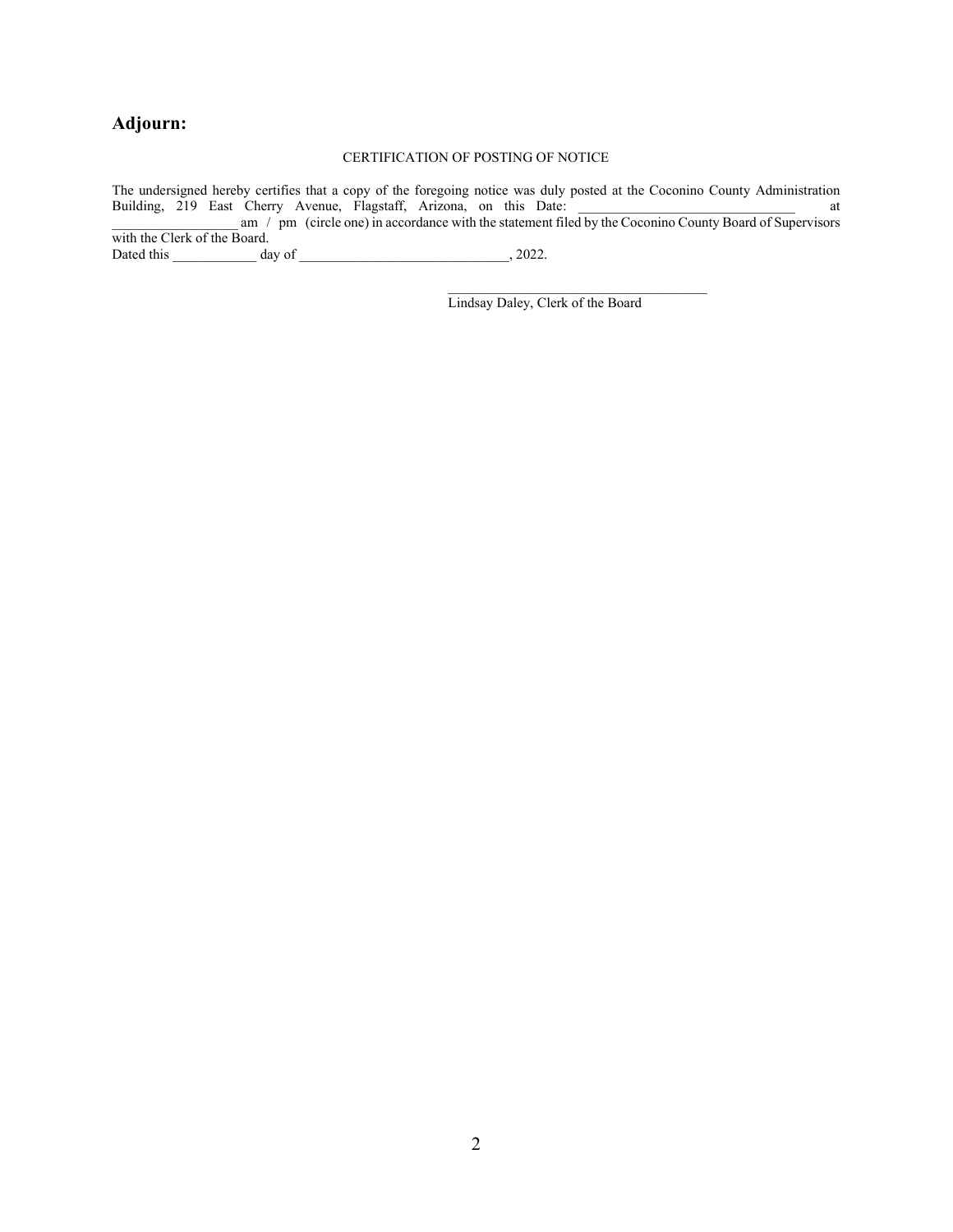

Meeting Date: 03/30/2022

| <b>DATE:</b> | 03/28/2022 |
|--------------|------------|
|              |            |

Meeting Date: 03/30/2022<br>
Meeting Date: 03/30/2022<br>
TO: Honorable Chair and Members of the Board<br>
FROM: Lucinda Andreani, Flood Control District Administrator<br>
SUBJECT: Consideration and possible action to approve a Memora Meeting Date: 03/30/2022<br>
Meeting Date: 03/30/2022<br>
SOCONINO<br>
DATE: 03/28/2022<br>
TO: Honorable Chair and Members of the Board<br>
FROM: Lucinda Andreani, Flood Control District Administrator<br>
SUBJECT: Consideration and possibl (MOA) between the Natural Resources Conservation Service and the Arizona State Historic Preservation Officer, regarding the Museum Fire Emergency Watershed Protection Plan 2021B project in Flagstaff, Coconino County, Arizona; and to authorize Lucinda Andreani to sign on behalf of the Flood Control District, as an invited signatory. Board approval of the MOA is necessary to secure the final approval from the SHPO and NRCS to proceed with construction. Flood Control District

### RECOMMENDED MOTION:

Approve a Memorandum of Agreement (MOA) between the Natural Resources Conservation Service and the Arizona State Historic Preservation Officer, regarding the Museum Fire Emergency Watershed Protection Plan 2021B project in Flagstaff, Coconino County, Arizona; and to authorize Lucinda Andreani to sign on behalf of the Flood Control District, as an invited signatory. Board approval of the MOA is necessary to secure the final approval from the SHPO and NRCS to proceed with construction.

### BACKGROUND:

During the summer of 2021, monsoon rainfall on the Museum Fire burn scar created five major flood events that impacted the Museum Flood Area. 58 homes sustained interior flooding with about \$1 million in damages. The District spent \$2,427,908 on response and further mitigation over the summer and has spent a total of over \$4.5 million since the fire in 2019 on mitigation and response. The City's infrastructure sustained over a \$1 million in damage. In addition to these costs, a major public safety threat will remain for many years leaving residents and businesses in the Museum Flood Area in fear and with a high level of anxiety and instability given expected continuing severe and repetitive post-wildfire flooding.

The Museum Fire burn scar and the channels below the burn scar are producing a tremendous amount of sediment resulting from high velocity floodwater from steep slopes now devoid of vegetation. The County and City crews removed over 13,000 tons of sediment from the City area just from these five major flood events. The volume of sediment is a critical factor influencing the ability to mitigate the post-wildfire flooding impacts. The City's existing flood conveyance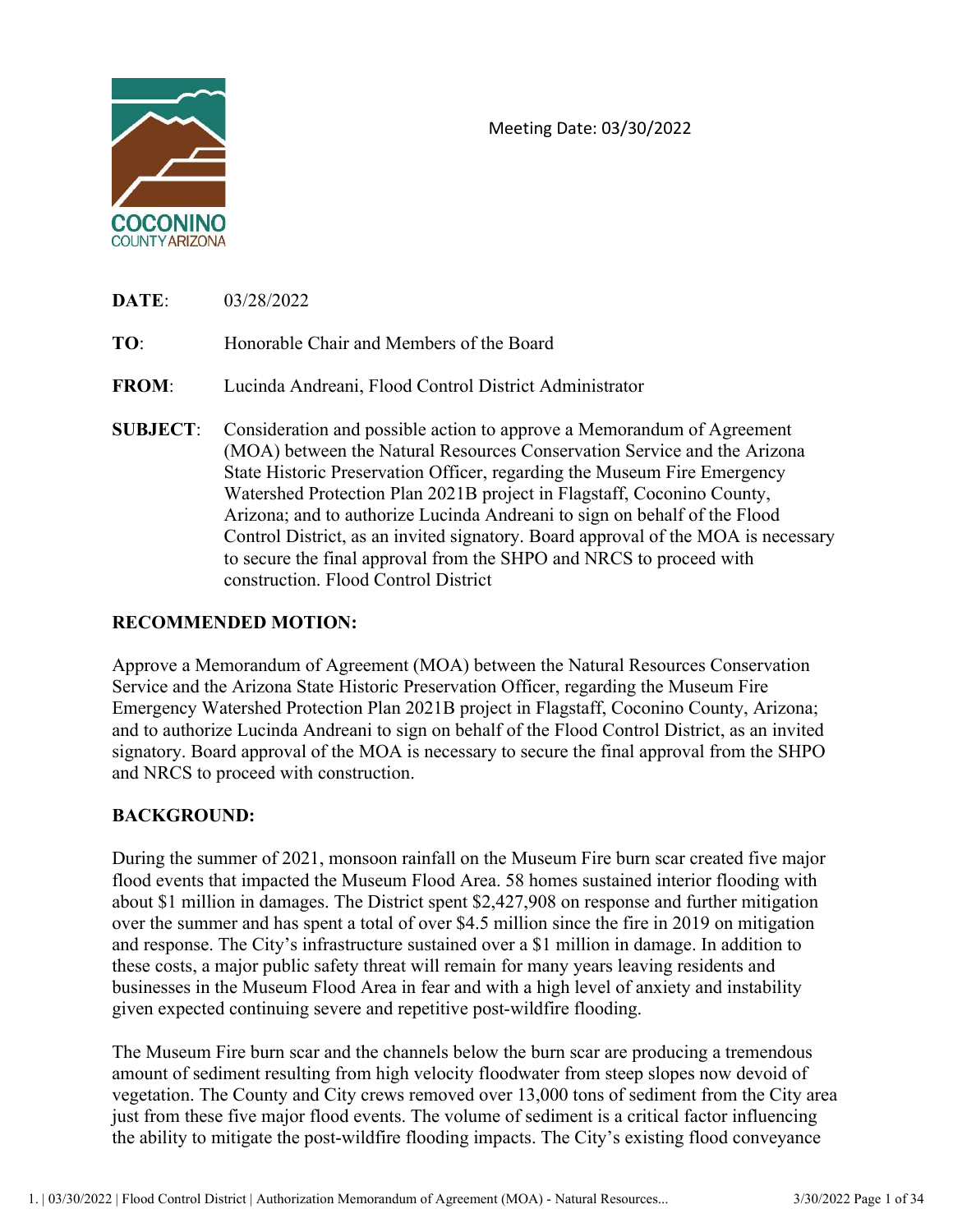system and any future expansion of this system will be greatly limited by the continuing high volume of sediment…in other words, the channels, inlets, and stormwater system will just continue to fill up with sediment making effective flood mitigation very tenuous.

To address the production of sediment, the District is pursuing two watershed restoration strategies: restoration and stabilization of alluvial fans (wide areas where floodwater slows down and drops out the sediment) and stabilization of the major channels to reduce the severe erosion taking place. This work must be done on land below the burn scar given the burn scar is too steep to sustain these measures. To arrest an adequate amount of the sediment to support additional flood mitigation downstream, all the areas downstream where the terrain is appropriate for these measures must be addressed.

On January 11, 2022, for the private and municipal lands, the District approved a final grant agreement with the U.S. Department of Agriculture's Natural Resources Conservation Service (NRCS) for Emergency Watershed Protection Program funding in the amount of \$3,512,940.98 to engineer and construct watershed restoration measures on private and municipal properties in the Museum Flood Area.

As the proposed project is funded by NRCS, and is therefore a federal undertaking, NRCS conducted an archeological survey and identified an area of potential effect (APE). Survey of the APE by NRCS archaeologists identified a segment of the Beale Wagon Road, a historic property that has been determined eligible for inclusion in the National Register of Historic Places (NRHP). Another cultural site was identified in the Area of Potential Effect, but project activities will completely avoid this site.

An approximate 1,000-ft-long segment of the 165-year-old wagon road on land owned by the City of Flagstaff cannot be avoided and will be destroyed by the project. Because of the Adverse Effect determination for the project, a Memorandum of Agreement (MOA), before your today, has been developed amongst NRCS, the Arizona State Museum, City of Flagstaff, and the District to mitigate the destruction of this section of the Beale Wagon Road.

This memorandum of agreement has been developed pursuant to Section 106 of the National Historic Preservation Act (NHPA) of 1966, as amended, 54 USC 306108, and pursuant to 36 Code of Federal Regulations (CFR) Part 800, the Advisory Council on Historic Preservation (ACHP)'s regulations implementing Section 106. NRCS has distributed this MOA to consulting parties, tribes, and private landowners within the APE, and any other interested parties that have notified NRCS that they would like to participate in the Section 106 process.

The District is an invited signatory of the MOA. Only signatories or invited signatories are required to sign the MOA. NRCS has conducted outreach during the consultation phase leading up to the finalization of this MOA. Those property owners within the delineated APE have been provided an opportunity to sign the MOA as a concurring party.

Board approval of the MOA is necessary to secure the final approval from the SHPO and NRCS to proceed with construction.

### ALTERNATIVES:

Disapprove this MOA and abandon the NRCS EWPP grant and project.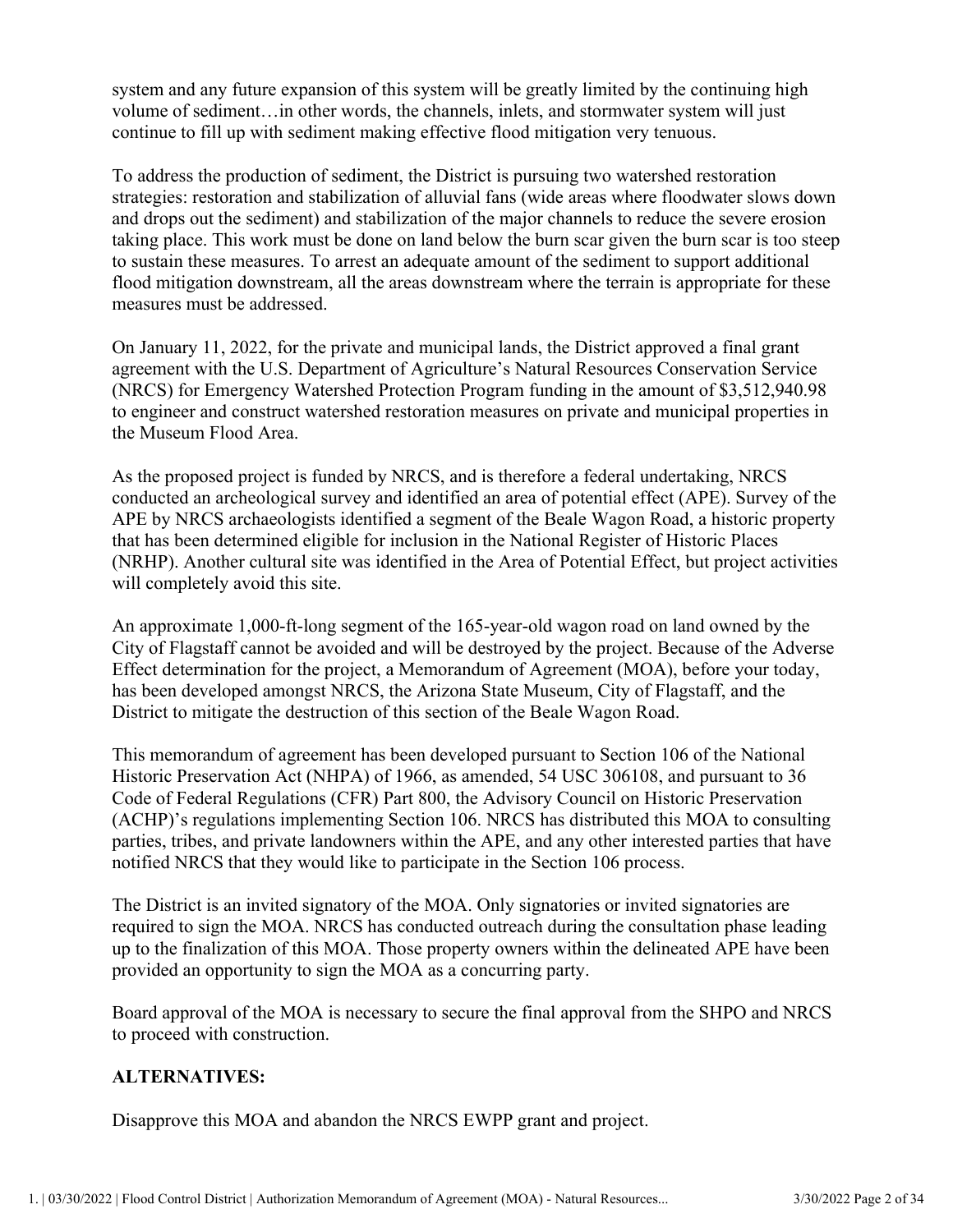### FISCAL IMPACT:

There is no fiscal impact directly associated with approval of the MOA. Implementation of the MOA will incur costs but will be subject to reimbursement and cost share match of the signed grant agreement for implementation of the NRCS Emergency Watershed Protection Project.

#### ATTACHMENTS:

1 - Staff Report 2 – NRCS/FCD MOU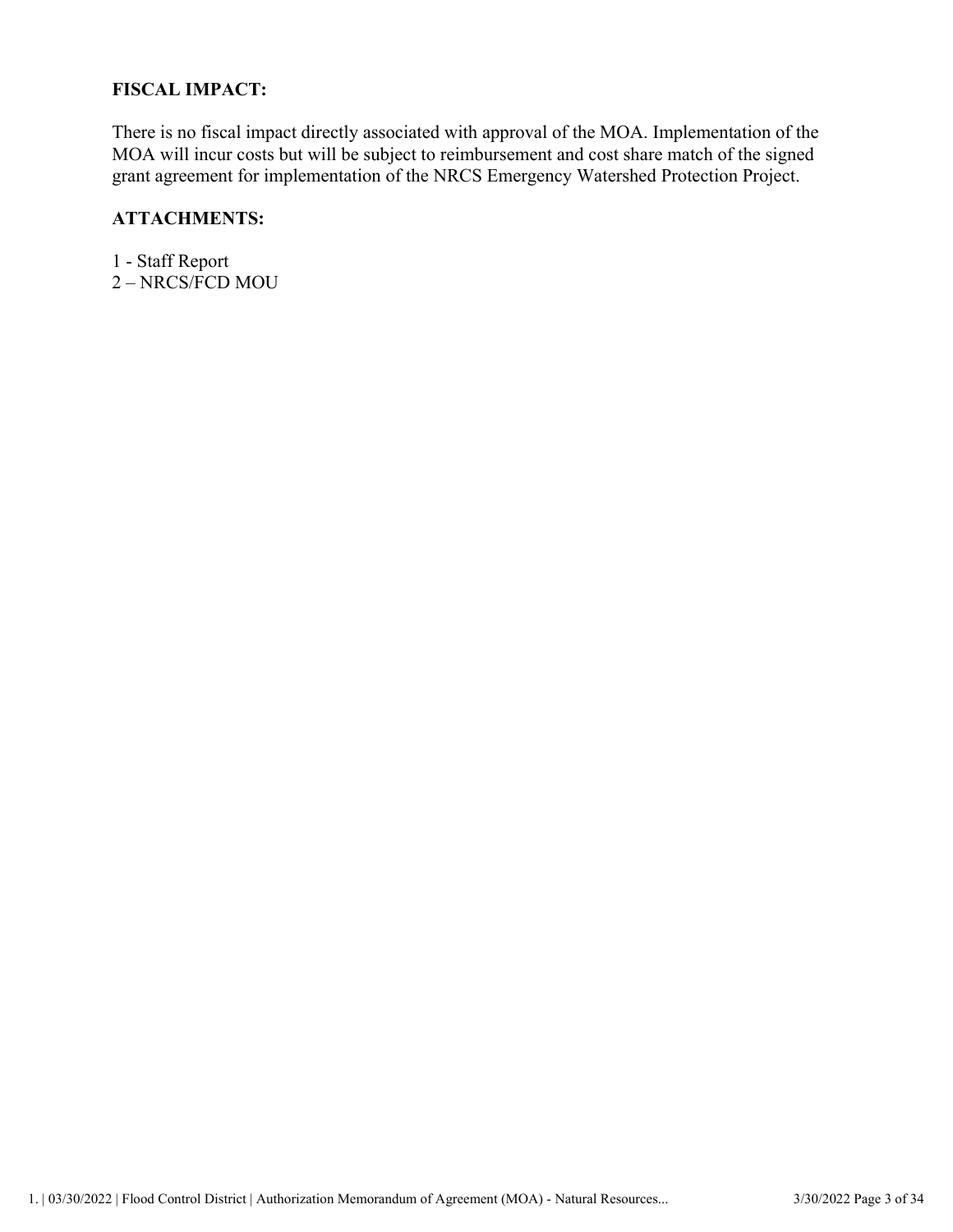# MEMORANDUM OF AGREEMENT BETWEEN THE NATURAL RESOURCES CONSERVATION SERVICE ARIZONA STATE OFFICE AND THE ARIZONA STATE HISTORIC PRESERVATION OFFICER REGARDING THE MUSEUM FIRE EMERGENCY WATERSHED PROTECTION PLAN 2021B PROJECT IN FLAGSTAFF, COCONINO COUNTY, ARIZONA MATURAL RESOURCES CONSERVENT THE<br>
ARIZONA STATE HISTORIC PRESERVATION OFFICER<br>
ARIZONA STATE HISTORIC PRESERVATION OFFICER<br>
REGARDING THE MUSEUM PIRE EMBRECENCY WATERSHED<br>
FROTECTION PLAN 2021B PROJECT IN<br>
FLAGSTAFF, COCON

WHEREAS, the Natural Resources Conservation Service (NRCS) and Coconino County Flood Control District (District) propose a watershed rehabilitation project downstream of the Museum Fire burn area near and in Flagstaff (the project); and

WHEREAS, the NRCS plans to fund the Museum Fire Emergency Watershed Protection Plan (EWP) 2021b Project (the Undertaking) pursuant to the NRCS EWP program (Watershed Protection and Flood Prevention Act [Public Law 83-566, as amended, 16 United States Code (USC) 1001-1012]); and

WHEREAS, the proposed project will be funded by NRCS, and is therefore a federal undertaking 106 of the National Historic Preservation Act (NHPA) of 1966, as amended, 54 USC 306108, and pursuant to 36 Code of Federal Regulations (CFR) Part 800, the Advisory Council on Historic Preservation (ACHP)'s regulations implementing Section 106; and

WHEREAS, the Undertaking consists of construction of new sediment reduction measures and emergency repairs and improvements to existing sediment reduction measures proposed as a result of flooding events downstream of the Museum Fire burn area near the Dry Lakes area adjacent to Flagstaff, Coconino County, Arizona; and

WHEREAS, the area of potential effects (APE) for the Undertaking consists of two (2) discontiguous parcels totaling 86.3 acres and is on land owned by the City of Flagstaff and privately owned, in portions of Sections 2, 3, and 11, T21N, R7E, and in portions of Section 34, T22N, R7E, as shown in Appendix A; and

WIEREAS, the area of potential effects (APE) for the Undertaking consists of two (2)<br>discontiguous parcels totaling 86.3 acres and is on land owned by the City of Flagstaff and<br>privately owned, in portions of Sections 2, COLOGISCONDIGET THE THE CONDUCTED THE CONDUCTED THE CONDUCTED THE COLOGIST ON THE REAS, the proposed project will be funded by NRCS, and is therefore a federal undertaking and this memorandum of agreement (MOA or Agreement identification of two (2) historic properties, AZ I:14:5(ASM)/Beale Wagon Road, and AZ I:14:1(NRCS) and NRCS consulted with SHPO using preliminary data because site documentation was not completed due to ground surface visibility. SHPO concurred with the and monitons of Scribton (Willer). The section Act (NIPA) of 1966, as amended, 54 USC 306108, and<br>pursuant to 36 Code of Federal Regulations (CFR) Part 800, the Advisory Council on Historic<br>Preservation (ACHP)'s regulation will continue consultation on the adequacy of the survey report once it is complete; and

WHEREAS, the NRCS has determined, pursuant to CFR  $\S$  800.5(a), that the Undertaking will have an adverse effect on AZ I:14:5(ASM)/Beale Wagon Road, a segment of which is located on City of Flagstaff land, while AZ I:14:1(NRCS), located on private land, will be completely avoided by project activities; and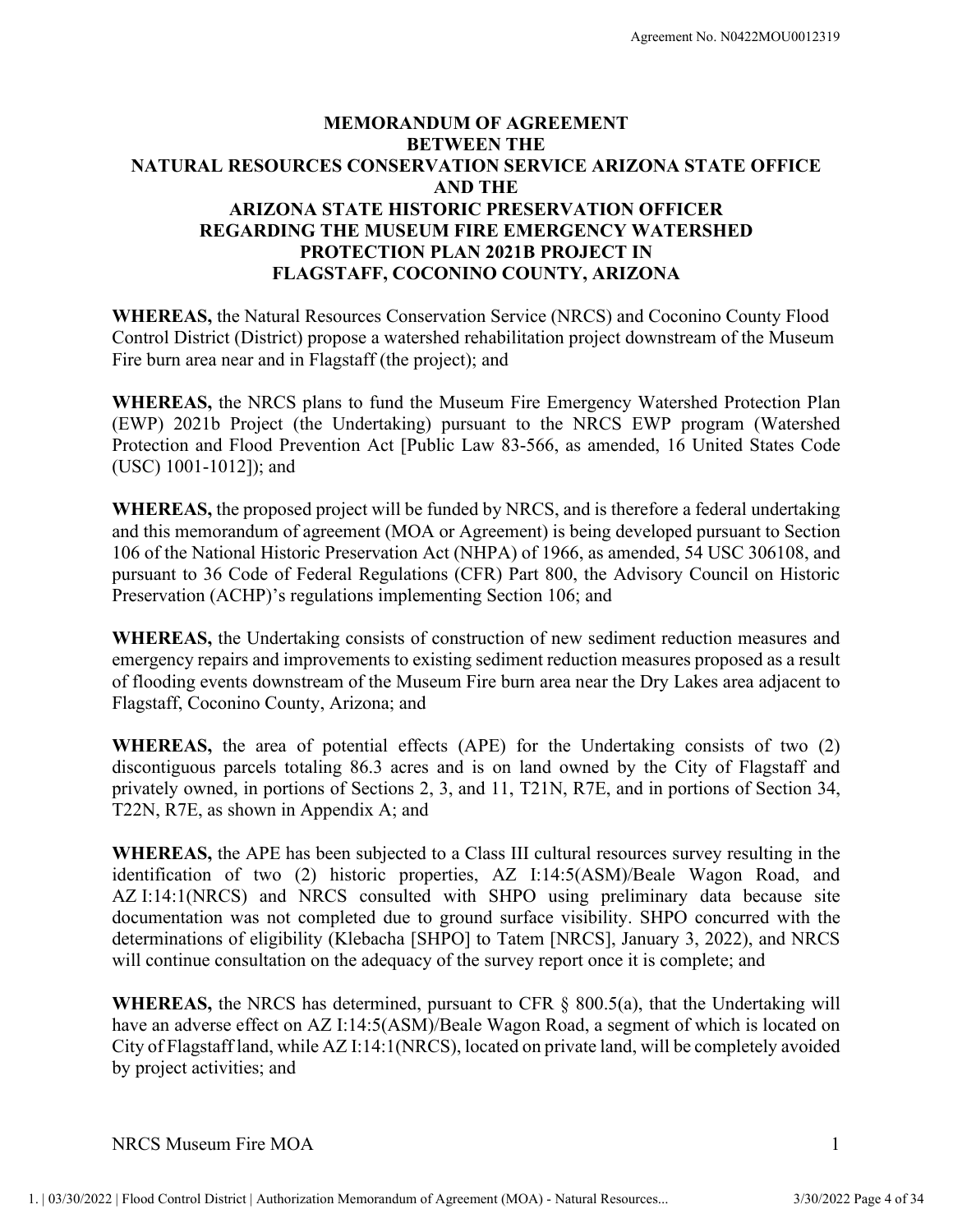WHEREAS, the SHPO is authorized to enter into this MOA in order fulfill its role of advising and assisting federal agencies in carrying out their responsibilities under Sections 101 and 106 of the NHPA (36 CFR §§ 800.2[c][1][i] and 800.6[b]), and SHPO is a signatory to this Agreement; and Agreement No. N0422M0U0012319<br> **WHEREAS,** the SHPO is authorized to enter into this MOA in order fulfill its role of advising<br>
and assisting federal agencies in earrying out their responsibilities under Sections 101 and 10 **WHEREAS**, the SHPO is authorized to enter into this MOA in order fulfill its role of advisable and assisting federal agencies in carrying out their responsibilities under Scribns 101 and 106 the NHPA (36 CFR §§ 800.2[c][

WHEREAS, the SHPO is authorized to advise and assist the federal and state agencies in carrying out their historic preservation responsibilities and cooperate with these agencies under ARS § 41- 511.04(D)(4); and

WHEREAS, the District, as applicant for federal assistance for this project, has participated in consultation and has been consulted pursuant to 36 CFR § 800.3(f), and is an invited signatory to this Agreement; and

responsible for obtaining easements, the City of Flagstaff has been consulted pursuant to 36 CFR

WHEREAS, a Clean Water Act Section 404 permit will be required, and the U.S. Army Corps of Engineers (Corps) has been invited to participate in this MOA as an invited signatory; and

WHEREAS, NRCS and the Corps have agreed that NRCS is acting as the lead federal agency for ensuring that the Undertaking is in compliance with Section 106 of the NHPA and pursuant to 36 CFR part 800.2(a)2, and NRCS has consulted with the Corps about the effects of the Undertaking on historic properties; and one. The District as applicant responsabilities with check that is project, has participated in<br>
S11.04(D)(4); and<br>
WHEREAS, the District, as applicant for federal assistance for this project, has participated in<br>
consulta

where project activities will take place during the course of the Undertaking; and

WHEREAS, the City of Flagstaff will secure easements from those properties within the city's boundaries where project activities will take place; and

WHEREAS, portions of the project occur on privately owned land, and individual property owners are invited to participate in this agreement as concurring parties; and

boundaries where project activities will take place; and<br>
WHEREAS, portions of the project occur on privately owned land, and individual property<br>
events are invited to participate in this agreement as concurring parties; Souciety, and intriducem share the Section 404 permit will be required, and the U.S. Army Copys of<br>
WHEREAS, a Clean Water Act Section 404 permit will be required, and the U.S. Army Copys of<br>
Engineers (Copys) has been inv Indian Tribe, the Havasupai Tribe, the Hopi Tribe, the Hualapai Tribe, the Navajo Nation, the Pueblo of Zuni, the San Carlos Apache Tribe, the Tonto Apache Tribe, the White Mountain Apache Tribe, the Yavapai-Apache Nation, and the Yavapai Prescott Indian Tribe for which AZ I:14:1(NRCS) has religious and cultural significance, pursuant to 36 CFR § 800.2(c)(2)(ii)(A)-(F), regarding the effects of the Undertaking on historic properties and has invited them to sign this Agreement as concurring parties; and **WHEREAS, the District will enter into a Cooperator Agreement with each private landowner<br>
where project activities will take place during the course of the Undertaking; and<br>
<b>WHEREAS**, the City of Flagstaff will secure e

adverse effect determination with specified documentation (e106 form submitted January 12, 2022), and the ACHP has chosen not to participate in the consultation pursuant to 36 CFR §  $800.6(a)(1)(iii)$  [(letter dated January 21, 2022)]; and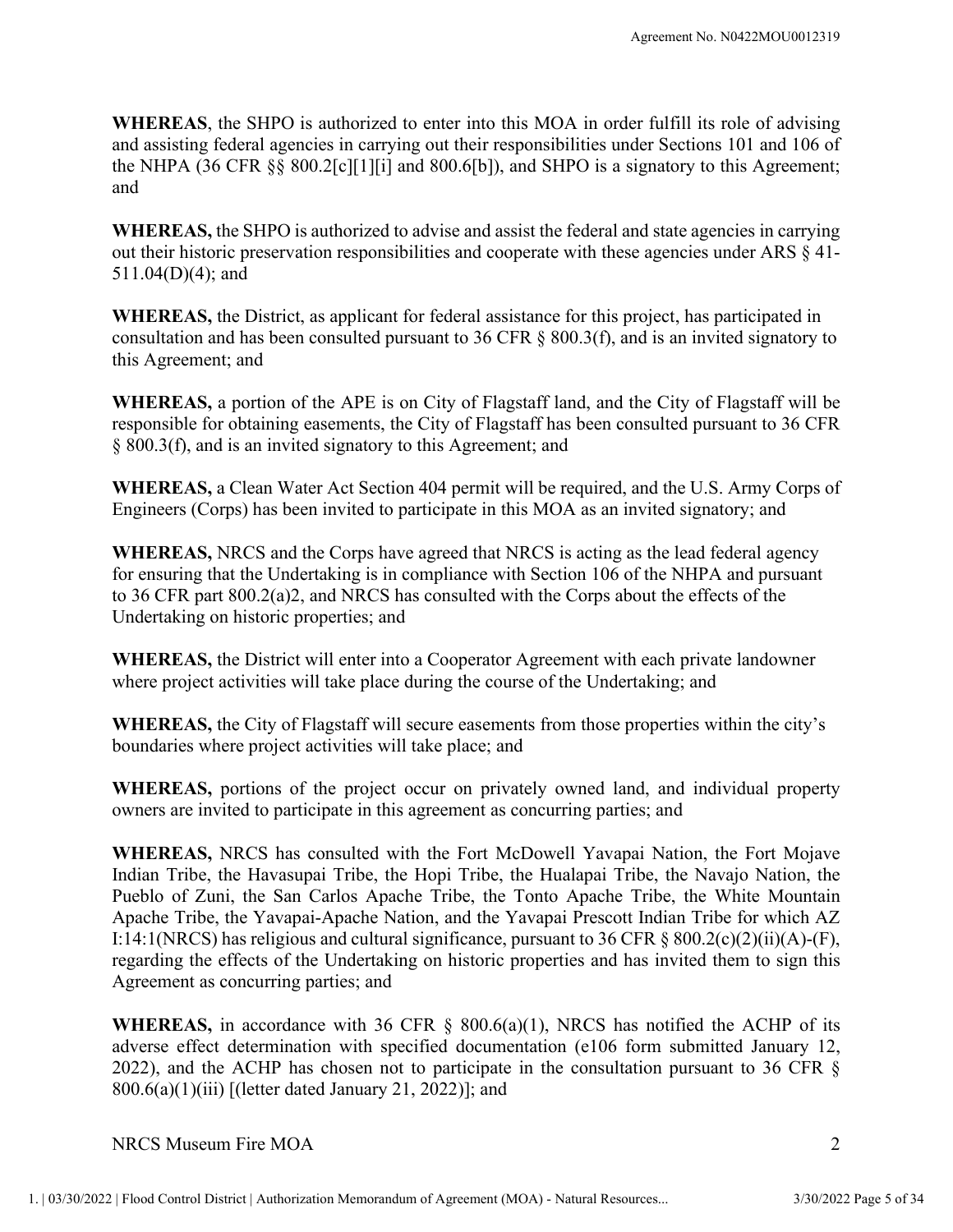WHEREAS, the Arizona State Museum (ASM) has been invited to participate, pursuant to 36 Agreement No. N0422MOU0012319<br> **WHEREAS,** the Arizona State Museum (ASM) has been invited to participate, pursuant to 36<br>
CFR § 800.6(c)(2)(iii), because it has mandated authority and responsibilities under Arizona<br>
Revise Revised Statues (ARS) § 41-841 et seq., that apply to that portion of the Undertaking on state lands in Arizona (state, county, municipality, or other subdivision of the state) and ARS § 41-865, that applies to private lands, and is a concurring party to this Agreement; and Agreement No. N0422MOU0012319<br> **WHEREAS,** the Arizona State Museum (ASM) has been invited to participate, pursuant to 36<br>
CFR § 800.6(c)(2)(iii), because it has mandated authority and responsibilities under Arizona<br>
Revis Agreement No. N0422MOU0012319<br>
WHEREAS, the Arizona State Museum (ASM) has been invited to participate, pursuant to 36<br>
CFR § 800.6(c)(2)(iii), because it has mandated authority and responsibilities under Arizona<br>
Revised

comment throughout the Section 106 process, utilizing accepted practices; and

WHEREAS, all days referred to in this MOA are calendar days, unless otherwise noted; and

in accordance with the following stipulations in order to take into account the effects of the Undertaking on historic properties. I. DEFINITIONS<br>
I. DEFINITIONS<br>
I. DEFINITIONS<br>
I. DEFINITIONS<br>
I. DEFINITIONS<br>
I. DEFINITIONS<br>
I. DEFINITIONS<br>
I. DEFINITIONS<br>
I. DEFINITIONS<br>
I. DEFINITIONS<br>
I. DEFINITIONS<br>
I. DEFINITIONS<br>
I. DEFINITIONS<br>
I. DEFINITIONS

### STIPULATIONS

The NRCS shall ensure that the following measures are carried out:

The definitions in Appendix B follow 36 CFR § 800.16 and are used within this MOA. "Signatories" refers to signatories and invited signatories.

- this MOA. These responsibilities include but are not limited to consulting and consulting include to consulting covernment-to-Government consultation with the Tribes; ensuring that all signatories and invited signatories c EXERCISE AND RESPONSIBILITIES<br>
INTEREAS, all days referred to in this MOA are calendar days, unless otherwise NOW, THEREFORE, the NRCS and the SHPO agree that the Undertaking shain accordance with the following stipulation **EREAS, all days referred to in this MOA are calendar days, unless otherwise noted; and<br>
W, THEREFORE, the NRCS and the SHPO agree that the Undertaking shall be implemented<br>
cerdance with the following stipulations in orde** this MOA. These responsibilities include but are not limited to consulting and coordinating with the consulting parties; conducting Government-to-Government consultation with the Tribes; ensuring that all signatories and invited signatories carry out their responsibilities; overseeing all cultural resource work including any additional cultural resources inventory and completion of previous inventory reporting, drafting the data recovery report; assembling all submissions to the consulting parties, including additional cultural resources inventory reports (if needed); and seeking SHPO concurrence with all agency compliance decisions. NRCS shall ensure that the following measures are carried out:<br>
DEFINITIONS<br>
The definitions in Appendix B follow 36 CFR § 800.16 and are used within this MOA.<br>
"Signatories" refers to signatories and invited signatories.<br> **ROLES AND RESPONSIBILITIES**<br>A. The signatories agree that NRCS is the lead agency for administering and implementing<br>this MOA. These responsibilities include but are not limited to consulting and<br>coordinating with the con
	- mailings, and a publicly held virtual meeting. The District will also establish a project webpage as a component of its Museum Flood Area Website. In addition, the District's consulting engineer, Natural Channel Design will also communicate individually with all property owners whose property is directly impacted by the Undertaking.
	- Cooperator Agreements to access the property and implement the Undertaking. The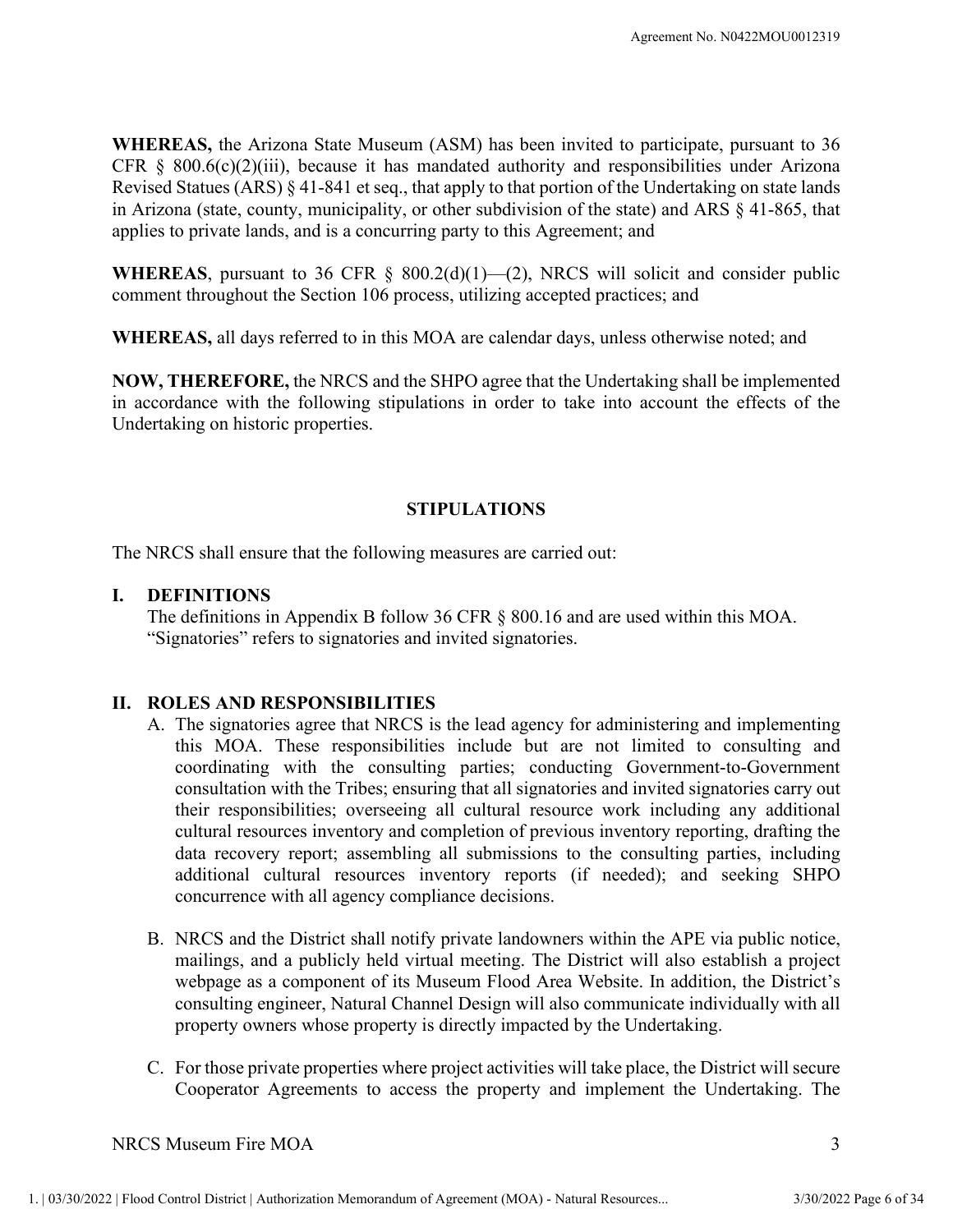Cooperator Agreement will include a recital that acknowledges the adverse impact to the historic Beale Wagon Road and the property owners' opportunity to be a concurring party to the MOA.

#### III. PROFESSIONAL QUALIFICATIONS

All work carried out pursuant to this MOA shall meet the Secretary of the Interior's Standards for Archaeology and Historic Preservation, as per Section 112(a)(1)(A) of the NHPA and  $\S$  $800.2(a)(1)$  of the implementing regulations. All work shall be conducted by or under the direct supervision of professionals who meets the qualifications set forth therein.

The project proponent shall ensure that its cultural resources contractor obtains an Arizona Antiquities Act Permit from the ASM prior to conducting archaeological activities for portions of the project on state, city or county lands pursuant to ARS § 41-841 et. seq.

#### IV. RESOLUTION OF ADVERSE EFFECTS

The NRCS shall, if possible, avoid adverse effects to all types of historic properties, with input from consulting parties. Avoidance measures for historic properties may include (but are not limited to) redesigning project developments, fencing of sites during construction, monitoring of construction near site areas within a buffer zone, or placing infrastructure outside of site boundaries. The Undertaking has been designed to avoid the portion of AZ I:14:1(NRCS) within Survey Area 1, with a 50-ft buffer that will be marked with lath staking and flagging tape during the project.

AZ I:14:5(ASM)/Beale Wagon Road is located within portions of Survey Area 3 and Survey Area 4. A segment of this historic road is present within the eastern portion of the Survey Area 3, but will be avoided by all ground-disturbing activities. A 50-ft avoidance buffer defined by wooden lath stake and flagging tape will be erected around the site in this location. The portion of the site in Survey Area 4 on City of Flagstaff land cannot be avoided. The portion of the site on private land in Survey Area 4 has been completely destroyed and no avoidance is necessary. :14:5(ASM)/Beale Wagon Road is located within portions of Survey Area 3 and Survey<br>1.4:5(ASM)/Beale Wagon Road is present within the eastern portion of the Survey<br>3.3, but will be avoided by all ground-disturbing activitie

defined by wooden lath stake and flagging tape will be rected around the site in this location.<br>The portion of the site in Survey Area 4 on City of Flagstaff land cannot be avoided. The<br>portion of the site on private land Where avoidance is not possible, the NRCS shall minimize or mitigate adverse effects to historic properties as described in Appendix C of this MOA. NRCS and SHPO agreed that development of a separate historic properties treatment plan is not necessary as archaeological data recovery will not be required. Mitigation, presented in Appendix C, shall be consistent with the Secretary of the Interior's Standards and Guidelines for Archaeological Documentation (48 CFR 44734-44737) and the Arizona Antiquities Act.

#### V. REPORT REVIEW AND COMMENT

consultant shall prepare a draft data recovery report, incorporating all appropriate descriptions, data analyses, and interpretations.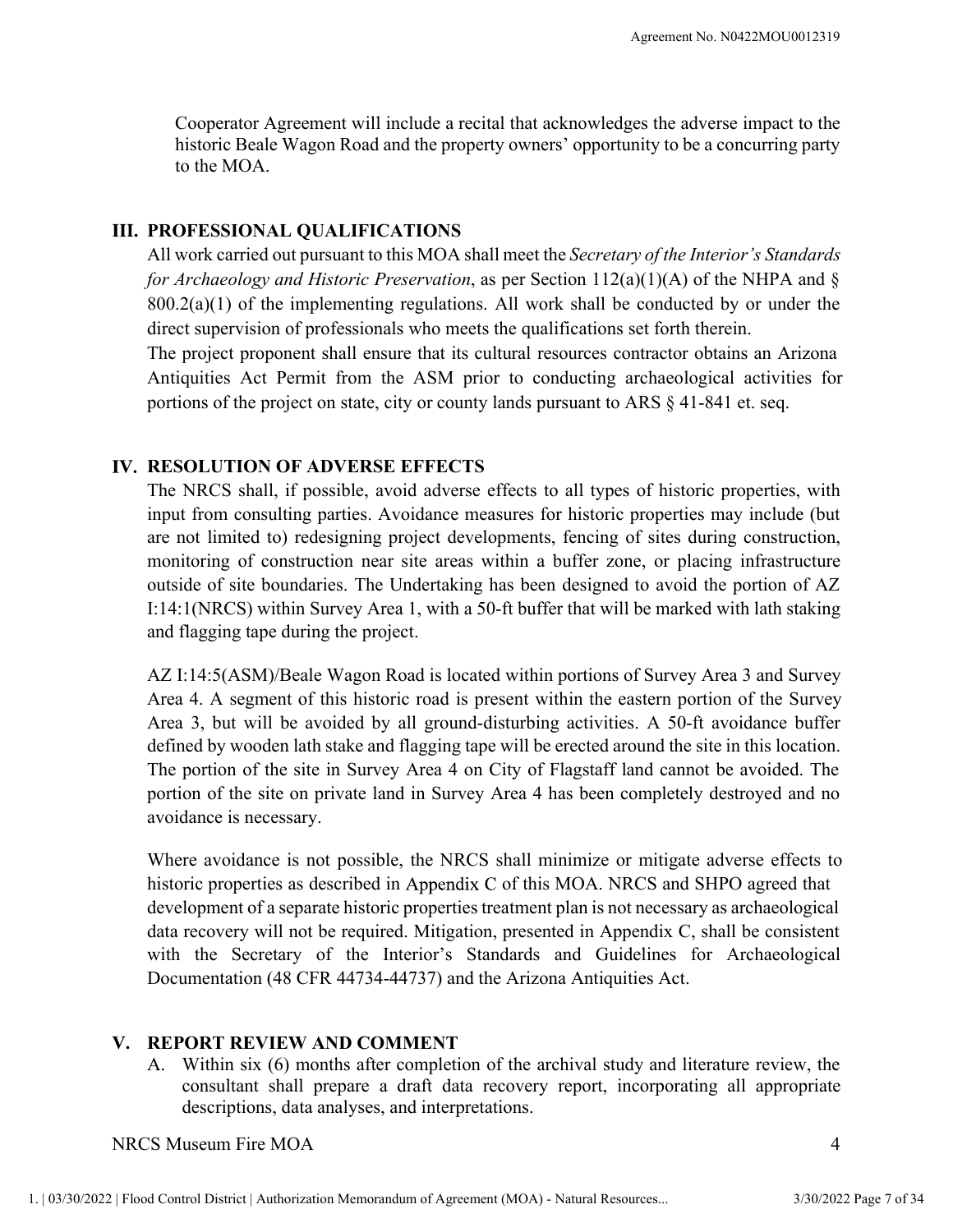- submit such document concurrently to all consulting parties for review.<br>C. Consulting parties shall have thirty (30) calendar days from receipt to review and provide
- Agreement No. N0422MOU0012319<br>
B. Upon receipt of the draft data recovery report, NRCS shall review and subsequently<br>
submit such document concurrently to all consulting parties for review.<br>
C. Consulting parties shall hav Agreement No. N0422MOU0012319<br>
B. Upon receipt of the draft data recovery report, NRCS shall review and subsequently<br>
submit such document concurrently to all consulting parties for review.<br>
C. Consulting parties shall hav Agreement No. N0422MOU0012319<br>
Upon receipt of the draft data recovery report, NRCS shall review and subsequently<br>
submit such document concurrently to all consulting parties for review.<br>
Consulting parties shall have thir with copies provided to the other consulting parties. Agreement No. N0422MOU0012319<br>
B. Upon receipt of the draft data recovery report, NRCS shall review and subsequently<br>
submit such document concurrently to all consulting parties for review.<br>
C. Consulting parties shall hav Agreement No. N0422MOU0012319<br>
B. Upon receipt of the draft data recovery report, NRCS shall review and subsequently<br>
substintive document concurrently to all consulting parties for review.<br>
C. Consulting parties shall hav Agreement No. N0422MOU0012319<br>
B. Upon receipt of the draft data recovery report, NRCS shall review and subsequently<br>
submit such document concurrently to all consulting parties for review.<br>
C. Consulting parties shall hav
- recovery report.
- make appropriate revisions and forward the final data recovery report to all consulting parties for their records.
- report, which will be forwarded to all consulting parties, in accordance with stipulations VI.a – VI.d, above.
- Agreement No. N0422MOU0012319<br>
B. Upon receipt of the draft data recovery report, NRCS shall review and subsequently<br>
submit such document concurrently to all consulting parties for review.<br>
C. Consulting parties shall hav make a good faith effort to contact that party by telephone or email after the review period is over. Herence is the draft data recovery report, NRCS shall review and subsequently submit such document concurrently to all consulting parties for review, consulting consulting parties shall have thinty (30) calcionar days fro
- ensure that the data recovery report is finalized, and copies of this final report shall be provided to all consulting parties, as described in the MOA.

Comments on the draft data recovery report to NRCS. All comments on the draft data recovery report to NRCS. All comments with copies provided to the other consulting parties.<br>
D. NRCS will take all comments received into c All records resulting from the mitigation of AZ I:14:5(ASM)/Beale Wagon Road will be curated in accordance with standards 36 CFR 79 and guidelines generated by ASM, under the NRCS accession number obtained for the project, and an updated site card will be submitted to the Archaeological Records Office depicting the road before the project and after the construction is completed. The synthetic report of the road in Coconino County will also be curated at the Museum of Northern Arizona and the SHPO. VIA – VIIA (Machina was consulting particles) three considered concurrent make a good faith effort to contact that party by telephone or email after the same six over.<br>
H. After all necessary changes are made and applicabl Intervals and all consulting particles as described in the MOA.<br>
VI. CURATION<br>
All records resulting from the mitigation of AZ I:14:5(ASM)/Beale Wage<br>
curated in accordance with standards 36 CFR 79 and guidelines generated **CURATION**<br>All records resulting from the mitigation of AZ I:14:5(ASM)/Bealc Wagon Road will be<br>clurated in accordance with standards 36 CFR 79 and guidelines generated by ASM, under<br>the NRCS accession number obtained for

Consultation to identify, evaluate, document, and mitigate adverse impacts to properties of religious and cultural significance and Traditional Cultural Places has occurred and will continue to occur as part of the Section 106 process.

**VII. TRIBAL CONSULTATION**<br>Consultation to identify, evaluate, document, and mitigate adverse impacts to properties of<br>religious and cultural significance and Traditional Cultural Places has occurred and will<br>continue to Electronic mail (email) will serve as the official correspondence method for all communications regarding this MOA and its provisions, unless otherwise requested. It is the name, address, email address, or phone number of any point-of-contact. The NRCS will forward this information to all signatories and concurring parties by email.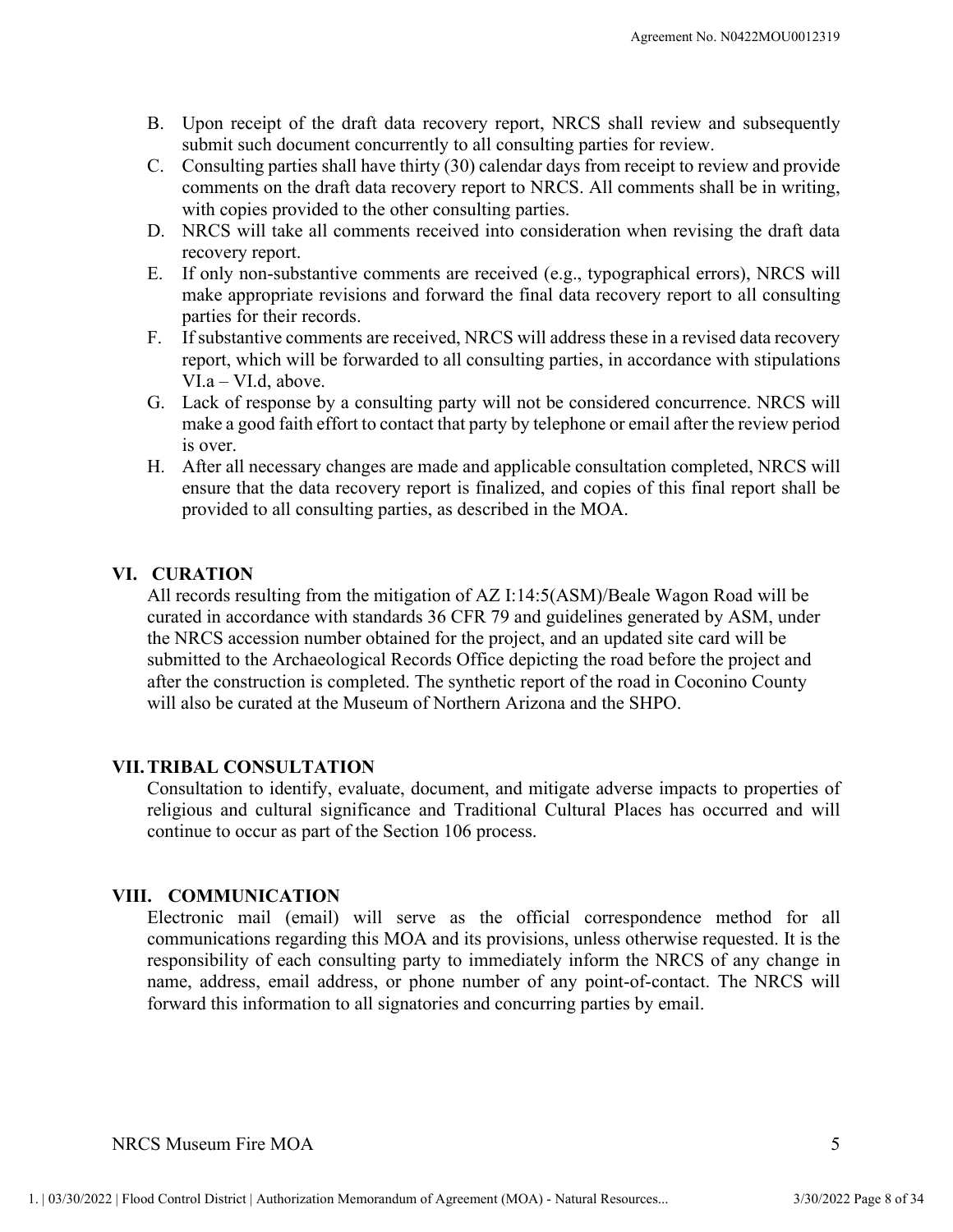Agreement No. N0422MOU0012319<br>IX. CONSTRUCTION VARIANCE REVIEW PROCESS<br>All construction needs cannot be anticipated in advance, and areas required for additional<br>work space (e.g., access roads, ancillary facilities, rerout All construction needs cannot be anticipated in advance, and areas required for additional Agreement No. N0422MOU0012319<br> **CONSTRUCTION VARIANCE REVIEW PROCESS**<br>
All construction needs cannot be anticipated in advance, and areas required for additional<br>
work space (e.g., access roads, ancillary facilities, rerou following the acceptance of the Inventory Report(s) by the consulting parties. If any newly identified construction needs would result in ground disturbing activities outside of the surveyed areas identified in the Inventory Report, the Proponent will request a variance review from the NRCS, after having the variance APE surveyed for cultural resources by a qualified professional.

Any additional survey on city, county, or state lands will be conducted in accordance with the Arizona Antiquities Act. Any associated reports must be submitted to ASM and all consulting parties for review, regardless of whether or not cultural resources are identified. If no cultural resources or properties of cultural or religious significance to Tribes are present within the variance APE, the results of the Class I and Class III inventories will be reported on the SHPO Survey Report Summary Form (SRSF) prior to any variance issuance or use for projectrelated activities. The NRCS will provide an expedited review of the variance request, not to exceed five (5) working days following receipt, and will provide the Proponent with written recommendations regarding the variance issuance via electronic mail. Four the acceptance of the Inventor Report(s) by the consulting parties. If any newly following the acceptance of the Inventory Report(s) by the consulting partics. If any newly didentified construction neceds would result

If cultural resources or properties of cultural or religious significance to Tribes are present within the variance APE, the Proponent's archaeologist (or NRCS) will prepare a Variance<br>Inventory Report, and submit it via electronic mail to the NRCS; the NRCS will make determinations of eligibility (DOEs) and submit the Variance Inventory Report to the consulting parties for review and comment. The consulting parties will provide an expedited review within five (5) working days or less. If no objections to the DOEs and the proposed variance are received at the end of the 5-day period, the NRCS shall provide the Proponent's archaeologist with written approval of the variance via electronic mail. If objections are received, additional consultation regarding the variance will ensue in accordance with the dispute resolution process found in Stipulation XVII. variance APE, the results of the Class I and Class III inventories will be reported on the SHPO<br>Survey Report Summary Form (SRSF) prior to any variance issuance or use for project-<br>related activities. The NRCS will provide Naturato. The execution of the NRCS will provide an expedited revivire one of the variable calivities. The NRCS will provide an expedited revivire of the variance contest propertical derivities. The NRCS will provide an ex In watural resolution of this MoA, the NRCS at its discrete layer than the control of eligibility (DOEs) and submit the Variance Inversions of eligibility (DOEs) and submit the Variance Inversions of eligibility (DOEs) and

other applicable laws and regulations, may authorize the Proponent to begin construction on lands under any ownership or jurisdiction, subject to the appropriate jurisdiction's right-ofentry and right-of-way requirements, where there are no historic properties present.

**X. ALITHORIZATION OF CONSTRUCTION**<br>Upon the execution of this MOA, the NRCS at its discretion and pending compliance with all<br>other applicable laws and regulations, may authorize the Proponent to begin construction on<br>la To the maximum extent allowed by federal and state law, the NRCS will maintain confidentiality of sensitive information regarding historic properties that could be damaged through looting or disturbance, and/or to help protect a historic property to which a Tribe attaches religious or cultural significance. However, any documents or records the NRCS has in its possession are subject to the Freedom of Information Act (FOIA) (5 USC 552 et seq.) and its exertive and its exemption and its exertival and the valuate whether a Folyetions are acceived, additional consultation regarding the variance will ensue in accordance with the dispute resolution process found in S records or documents would involve a sensitive historic property, or a historic property to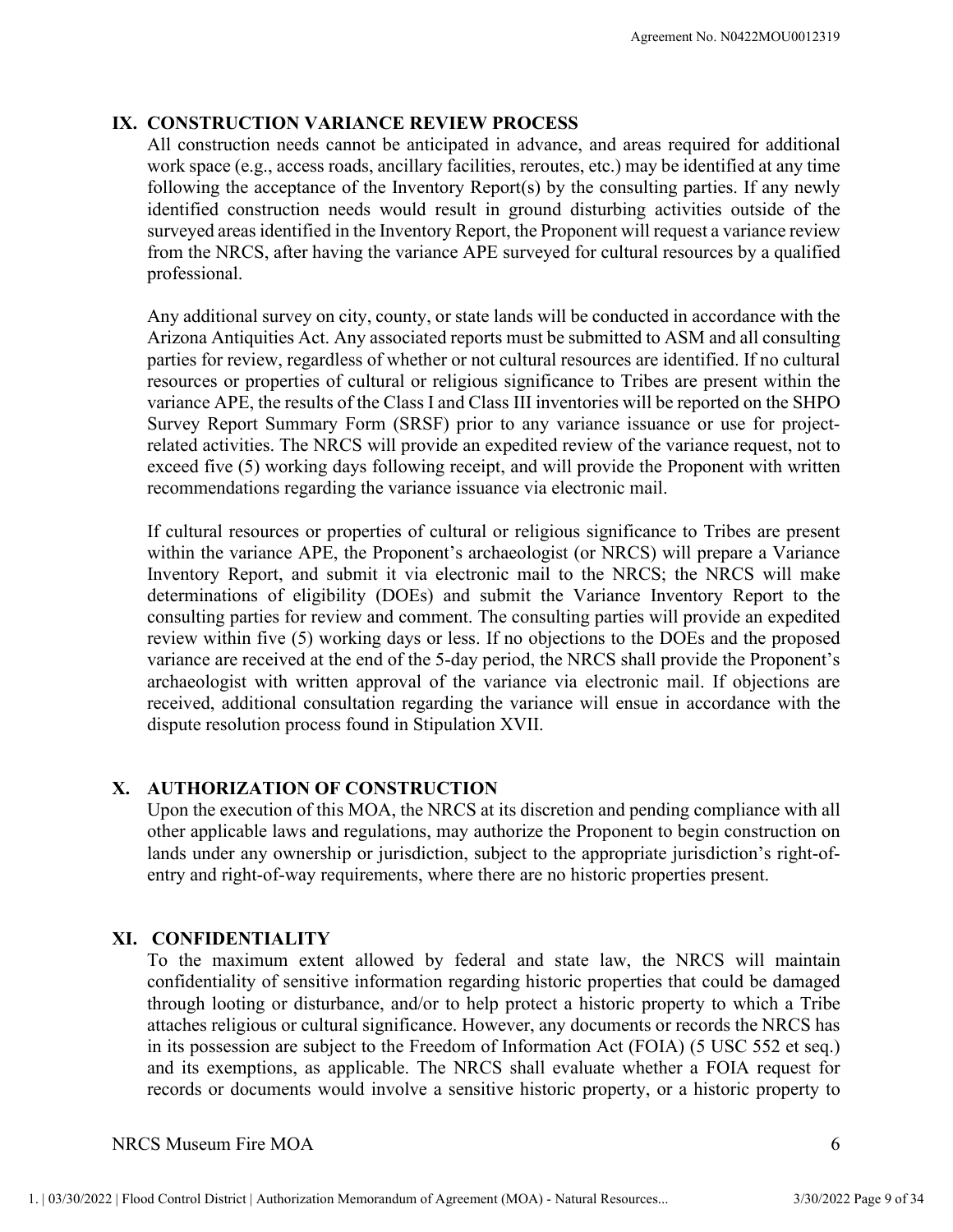which a Tribe attaches religious or cultural significance, and if such documents contain information that the NRCS is authorized to withhold from disclosure by other statutes including the Section 304 of the NHPA and ARS § 39-125. If this is the case, then the NRCS will consult with the Keeper and the ACHP regarding withholding the sensitive information. If a Tribally sensitive property is involved, the NRCS will also consult with the relevant Tribe prior to making a determination in response to a FOIA request.

#### POST-REVIEW DISCOVERIES

- A. In the event that previously unreported cultural resources are encountered during ground disturbing activities, all work must immediately cease within 100 feet and the discovery must be reported to the Field Office who will notify NRCS's Arizona State Cultural Resources Specialist (SCRS); the SCRS will then notify the SHPO and Tribes, as appropriate, of the discovery within 24 hours. A qualified archaeologist must then document the discovery and evaluate its eligibility for the National Register of Historic Places in consultation with NRCS, the SHPO, and Tribes, as appropriate. Work must not resume in this area without approval of the NRCS. manon ona set of the NECS must be contacted. The means of the presenting with the Keck state of the NRCS of the NRCS will sensitive proprint with the Keck strip end the ARCS symbol consult with the relevant Tribet to maki Example to the encounter of the encountered and the NRCS with the NRCS will also consult with the Keeper and the ACHP regarding withholding the sensitive information.<br>
Tribally sensitive property is involved, the NRCS will Ericular statute provides and services of the NECS will also consult with the relevant Tribe<br>
Tribally sensitive property is involved, the NRCS will also consult with the relevant Tribe<br>
to making a determination in respon
- If human remains are encountered during ground-disturbing activities, all work must immediately cease within 100 feet of the encounter and the area must be secured and in this area without authorization from ASM and the NRCS.

#### XIII. PUBLIC PARTICIPATION

The NRCS shall seek and consider the views of the public in a manner that reflects the nature and complexity of the Undertaking and its potential effects on historic properties, as well as the likely interest of the public in the effects on historic properties. The NRCS shall use its procedures for public involvement under the National Environmental Policy Act of 1969 (NEPA), 42 U.S.C. §§ 4321 et seq to solicit information and concerns about historic properties from members of the public. The NRCS will ensure that an appropriate level of public involvement is provided, in accordance with  $\S$  800.2(d)(2). The NRCS shall ensure public access to findings made pursuant to this MOA, consistent with Section 304 of NHPA, and will consider comments or objections by members of the public in a timely manner.

#### EMERGENCIES

the likely interest of the public in the effects on historic properties. The NRCS shall use its<br>procedures for public involvement under the National Environmental Policy Act of 1969<br>(NEPA), 42 U.S.C. §§ 4321 et seq to soli Should an emergency situation occur that represents an imminent threat to public health or safety, or creates a hazardous condition, NRCS can authorize emergency response actions. NRCS shall notify the SHPO and the ACHP within seven days of the authorization of the condition that has initiated the situation and the measures taken to respond to the emergency or hazardous condition. The notification will include whether the emergency action affected NRHP eligible cultural resources and what actions need to be taken to resolve any adverse effects. Should the SHPO or the ACHP desire to provide technical assistance to NRCS, they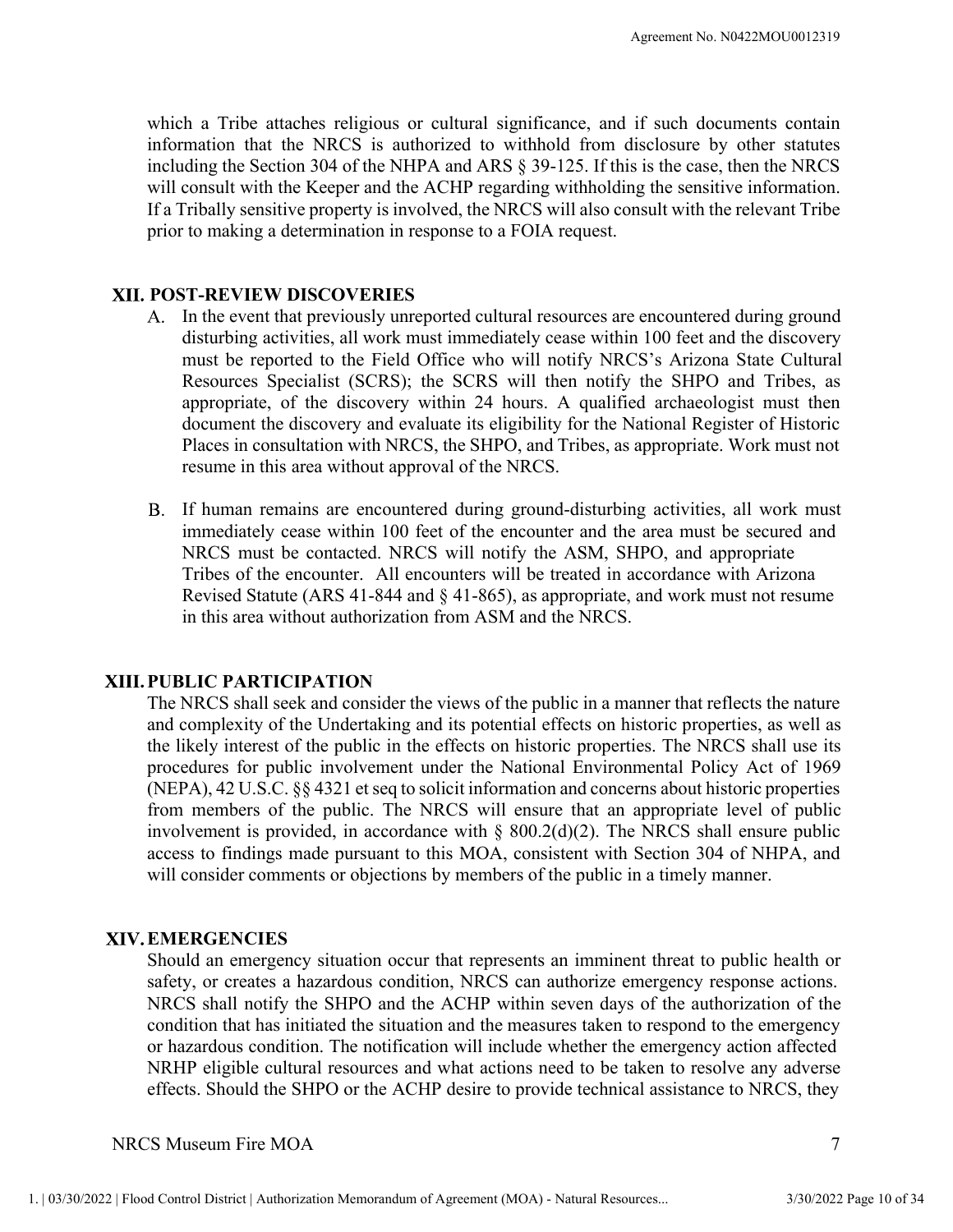shall submit comments within seven (7) days from notification, if the nature of the emergency or hazardous condition allows for such coordination.

### ANNUAL REVIEW OF AGREEMENT, ANNUAL REPORT, AND ANNUAL MEETING

- The consulting parties shall evaluate the implementation and operation of this MOA on an annual basis. There shall be an annual meeting among the consulting parties on or near the anniversary date of the execution of this MOA to review the progress and effectiveness of this MOA. The NRCS is responsible for setting up this meeting, in coordination with all the consulting parties. If the project continues beyond the first year, the MOA and the project will be assessed at the end of the second year.
- B. Prior to the annual meeting, the NRCS will provide consulting parties with an annual letter report (Annual Report) to review the progress under this MOA. The Annual Report will include an update on project schedule, status, and any ongoing cultural resources monitoring or mitigation activities, discovery situations, proposed future actions, or outstanding tasks to be completed under this MOA. Consulting parties will have thirty (30) calendar days to review the Annual Report and provide comments to the NRCS, who will then consult the comments to develop the agenda for the annual meeting. any issues that are affecting or may affect the ability of the density and y issues that are proposed in the particular and the project continues beyond the first year, MOA and the project will be assessed at the end of th
- The Annual Report shall address issues and describe actions and accomplishments over the past year, as well as plans for the coming year, as appropriate, and shall minimally include the following components;
	- 1. historic property surveys and results;
	- 2. status of mitigation activities;
	-
	- 3. ongoing and completed public education activities;<br>4. any issues that are affecting or may affect the ability of the federal agency to continue to meet the terms of this MOA;
	- 5. any disputes and objections received, and how they were resolved;
	- any additional parties who have become signatories or concurring parties to this MOA in the past year; and
	- 7. proposed plans for next year's activities.
- 5. any disputes and objections received, and how they were resolved;<br>6. any additional parties who have become signatories or concurring parties to this<br>MOA in the past year; and<br>7. proposed plans for next year's activiti D. Within fourteen (14) days after the annual meeting, the NRCS will summarize the meeting, including proposed action items and how they are to be addressed, in a letter to consulting parties. Consulting parties will have twenty (20) days to review and (so) contrain any sour the meeting notes and develop the agenda for the annual meeting.<br>The Annual Report shall address issues and describe actions and accomplishments over<br>the past year, as well as plans for the coming ye The Amaro Boom and Boott shall address issues and describe actions and accomplishments over<br>the past year, as well as plans for the coming year, as appropriate, and shall minimally<br>include the following components;<br>thistor within thirty

 $(30)$  days of receipt of comments, and will provide the final notes to the consulting parties.

E. Evaluation of the implementation of this MOA may also include in-person meetings or conference calls among consulting parties, and suggestions for possible modifications or amendments to this MOA. If possible, all consulting parties should be included in these consultations.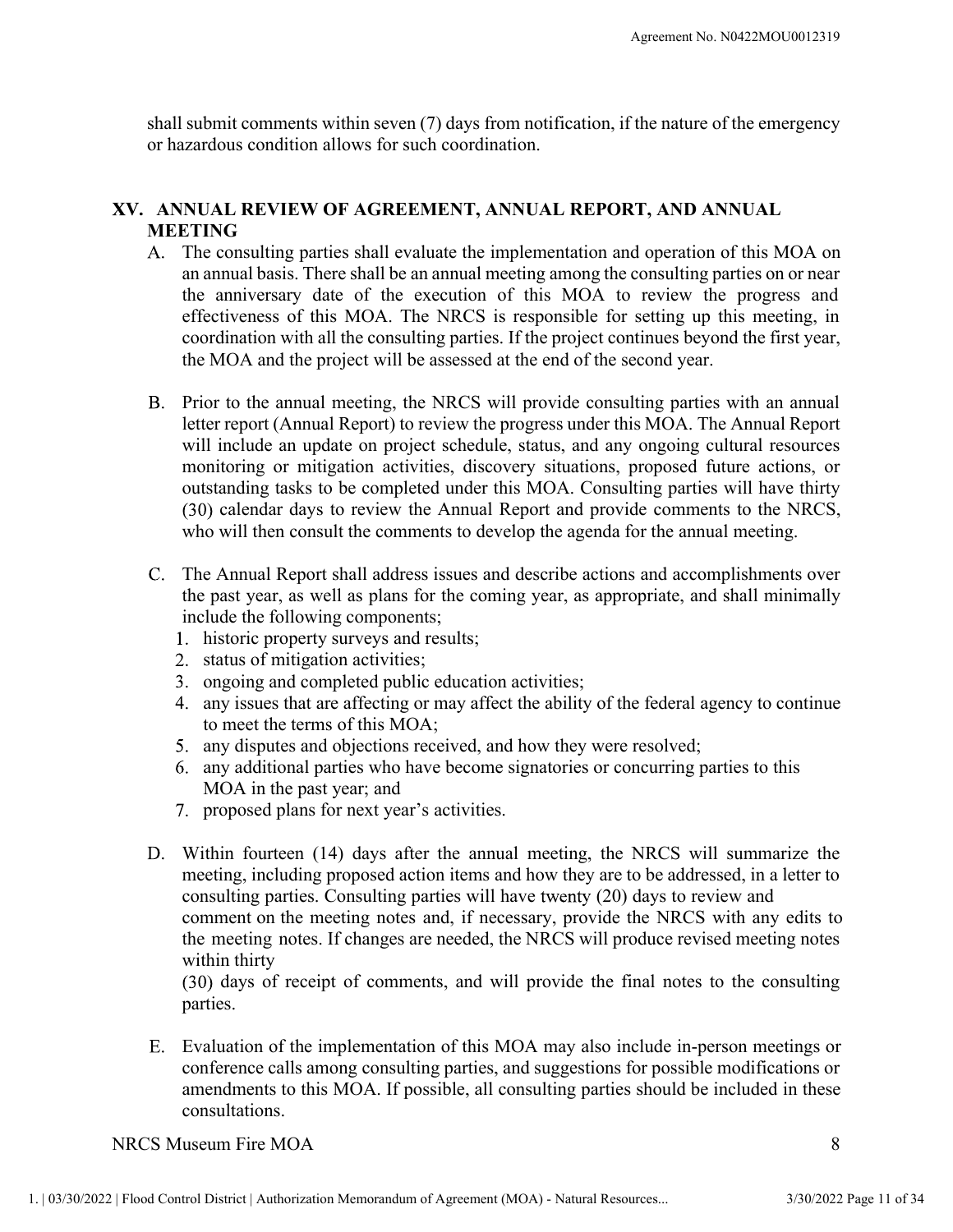Agreement SACTION<br>
This MOA will expire if its terms are not carried out within five (<br>
date of its execution. Prior to such time, NRCS may consult with the<br>
reconsider the terms of the MOA and amend it in accordance with This MOA will expire if its terms are not carried out within five (5) five years from the date of its execution. Prior to such time, NRCS may consult with the other signatories to reconsider the terms of the MOA and amend it in accordance with Stipulation XV, above.

Agreement No. Nu<br> **XVI.** DURATION<br>
This MOA will expire if its terms are not carried out within five (5) five<br>
date of its execution. Prior to such time, NRCS may consult with the other<br>
reconsider the terms of the MOA and Should any signatory or concurring party to this MOA object at any time to any actions proposed or the manner in which the terms of this MOA are implemented, NRCS shall consult Agreement No. N0422MOU0012319<br> **PRODUCE 10**<br> **PRODUCE 10**<br> **PRODUCE 10**<br> **PRODUCE 10**<br> **PRODUCE 10**<br> **PRODUCE 10**<br> **PRODUCE ARESOLUTION**<br> **PRODUCE RESOLUTION**<br> **PRODUCE RESOLUTION**<br> **PRODUCE RESOLUTION**<br> **PRODUCE RESOLUTIO** Agreemen No. N0422MOU0012319<br> **WIRATION**<br>
This MOA will expire if its terms are not carried out within five (5) five years from the<br>
date of its execution. Prior to such time, NRCS may consult with the other signatories to Agreement No. N0422MO<br> **Resolution 1986**<br> **Resolution**<br> **Resolution**<br> **Resolution**<br> **Resolution**<br> **Resolution**<br> **Resolution**<br> **Resolution**<br> **Resolution**<br> **Resolution**<br> **Resolution**<br> **Resolution**<br> **Resolution**<br> **Resolution** 

- Agreement No. N0422MOU0012319<br> **Agreement No. N0422MOU0012319**<br> **This MOA will expire if its terms are not carried out within five (5) five years from the<br>
date of its execution. Prior to such time, NRCS may consult with t** Agreement No. N0422MOU0012319<br>
This MOA will expire if its terms are not carried out within five (5) five years from the<br>
date of its execution. Prior to such time, NRCS may consult with the other signatories to<br>
reconside of the objection within thirty (30) days of receiving adequate documentation. Prior to reaching a final decision on the dispute, NRCS shall prepare a written response that takes into account any timely advice or comments regarding the dispute from the ACHP, signatories, and concurring parties, and provide them with a copy of this written response. NRCS will then proceed according to its final decision. The ACHP does not provide its advice regarding the dispute with Section and the ACHP does not provide the terms of the MOA and amend it in accordance with Stipulation XV, above.<br> **DISPUTE RESOLUTION**<br> **B. DISPUTE RESOLUT** ENDITE THE SES TO THE MORAL THATED THAT AND THAT THE CONDITION THAT AND AND AND AND AND AND A DEPAPT THAT AND A THAT AND AND A THAT AND A THAT AND A THAT AND A THAT AND A THAT AND A THAT AND A THAT SO SO SO THE MAN THAT S **ISPUTE RESOLUTION**<br>
ISPUTE RESOLUTION<br>
Id any signatory or concurring party to this MOA arcimplemented, NRCS shall consult<br>
such party to resolve the objection. If NRCS determines that such objection cannot be<br>
ved, NRCS C. NRCS is the main that in the computed to the dispute to the carry of the objection. If NRCS' determines that such objection cannot be esolved, NRCS' will:<br>A. Forward all documentation relevant to the dispute. including resolution, to the ACHP. The ACHP shall provide NRCS with its advice<br>resolution, to the ACHP. The ACHP shall provide NRCS with its advice<br>of the objection within thirty (30) days of receiving adequate document<br>into account
	- into account any timely comments regarding the dispute from the signatories and consulting parties to the MOA, and provide them and the ACHP with a copy of such written response.
	- are not the subject of the dispute remain unchanged.

XVIII. ANTI-DEFICIENCY ACT<br>
The NRCS's obligations under this MOA are subject to the availability of appropriated funds,<br>
and the stipulations of this MOA are subject to the provisions of the Anti-Deficiency Act. The<br>
NRC The NRCS's obligations under this MOA are subject to the availability of appropriated funds, and the stipulations of this MOA are subject to the provisions of the Anti-Deficiency Act. The NECT Software and consulting principle and good faith efforts. And consult in a cocount any timely advice or comments regarding the dispute from the ACHP, signatorics, and concurring partics, and provide them with a copy o implement this MOA in its entirety. If compliance with the Anti-Deficiency Act alters or impairs the NRCS's ability to implement the stipulations of this agreement, the NRCS shall is the NRCS will then proceed according to its final decision.<br>
B. If the ACHP does not provide its advice regarding the dispute within the thirty (30) day<br>
time period, NRCS may make a final decision on the dispute and p consult in accordance with the amendment and termination procedures found at Stipulations X1 and XX of this agreement. All the cocount any timely comments regarding the dispute from<br>the account any timely comments regarding the dispute from<br>consulting parties to the MOA, and provide them and the ACHF<br>written response.<br>C. NRCS's responsibil A. The Department of Agriculture, the SHPO, and all invited signatories will handle their comparation and the ACHP with a copy of such written response.<br>
C. NRCS's responsibility to carry out all other actions subject to t

own activities and utilize their own resources, including the expenditure of their own funds, in pursuing these objectives. Each party will carry out its separate activities in a coordinated and mutually beneficial manner.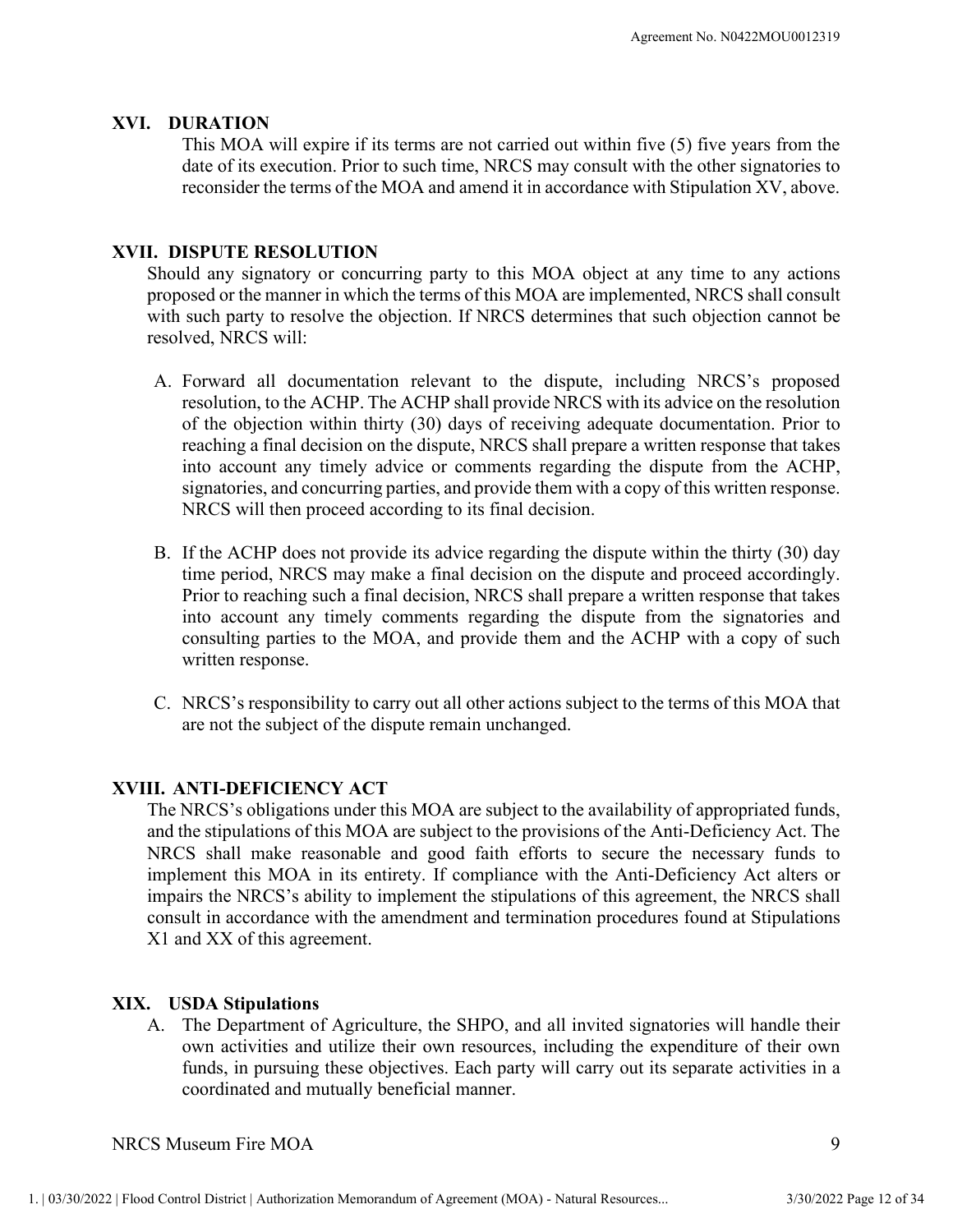Agreement No. N0422MOU0012319<br>B. Any transfer of funds from one party to another shall be done via a separate instrument<br>as appropriate. Specific work projects or activities that involve the transfer of funds,<br>services, or as appropriate. Specific work projects or activities that involve the transfer of funds, services, or property among the various agencies and offices of the Department of Agriculture and Coconino County and their respective agencies and offices will require execution of separate agreements and be contingent upon the availability of appropriated funds. Negotiation, execution, and administration of each such agreement must comply with all applicable statutes and regulations. Agreement Assume that the ACHP.<br>
Any transfer of funds from one party to another shall be done v<br>
as appropriate. Specific work projects or activities that involve<br>
services, or property among the various agencies and offi B. Any transfer of funds from one party to another shall be done via<br>as appropriate. Specific work projects or activities that involve the<br>services, or property among the various agencies and offices of the<br>Agriculture and

This MOA may be amended when such an amendment is agreed to in writing by all signatories. The amendment will be effective on the date a copy signed by all of the signatories is filed with the ACHP.

If any signatory to this MOA determines that its terms will not or cannot be carried out, that party shall immediately consult with the other signatories to attempt to develop an amendment per Stipulation XV, above. If within thirty (30) days an amendment cannot be reached, any signatory may terminate the MOA upon written notification to the other signatories.

Once the MOA is terminated, and prior to work continuing on the Undertaking, NRCS must either (a) execute an MOA pursuant to 36 CFR § 800.6 or (b) request, take into account, and respond to the comments of the ACHP under 36 CFR § 800.7. NRCS shall notify the signatories as to the course of action it will pursue. **XX. AMENDMENTS**<br>This MOA may be amended when such an amendment is agreed to i<br>signatorics. The amendment will be effective on the date a copy signed by all<br>is filed with the ACHP.<br>**XXI.** TERMINATION<br>If any signatory to t

This Agreement may be executed in counterparts, each of which shall be deemed an original and all of which together shall constitute one and the same instrument.

This Agreement may be executed in counterparts, each of which shall be deemed an original<br>and all of which together shall constitute one and the same instrument.<br>
Execution of this MOA by NRCS and SHPO and implementation o Execution of this MOA by NRCS and SHPO and implementation of its terms evidence that NRCS has taken into account the effects of this Undertaking on historic properties and afforded the ACHP an opportunity to comment.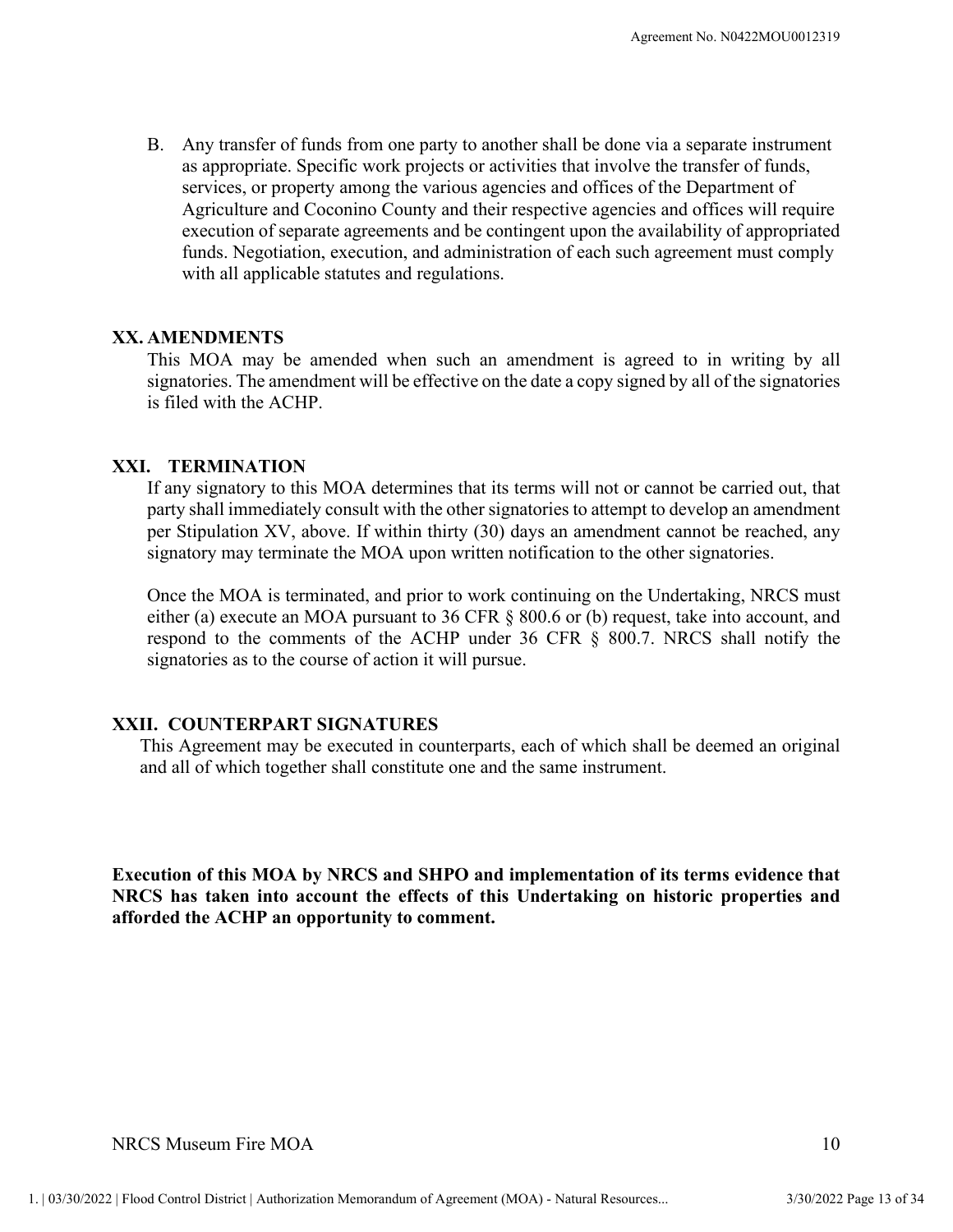#### SIGNATORIES

#### NATURAL RESOURCES CONSERVATION SERVICE

Signature:\_\_\_\_\_\_\_\_\_\_\_\_\_\_\_\_\_\_\_\_\_\_\_\_\_\_\_\_\_\_\_\_\_\_\_\_ Date:\_\_\_\_\_\_\_\_\_\_\_\_\_\_\_\_\_\_

Name: Keisha Tatem Title: State Conservationist\_\_\_\_\_\_\_\_\_\_\_\_\_\_\_\_\_\_\_\_\_\_\_\_\_\_\_\_\_\_\_\_\_\_\_\_\_\_\_\_\_\_\_\_

#### ARIZONA STATE HISTORIC PRESERVATION OFFICER

Signature:\_\_\_\_\_\_\_\_\_\_\_\_\_\_\_\_\_\_\_\_\_\_\_\_\_\_\_\_\_\_\_\_\_\_\_\_ Date:\_\_\_\_\_\_\_\_\_\_\_\_\_\_\_\_\_\_

Name: <u>Kathryn Leonard</u> Title: State Historic Preservation Officer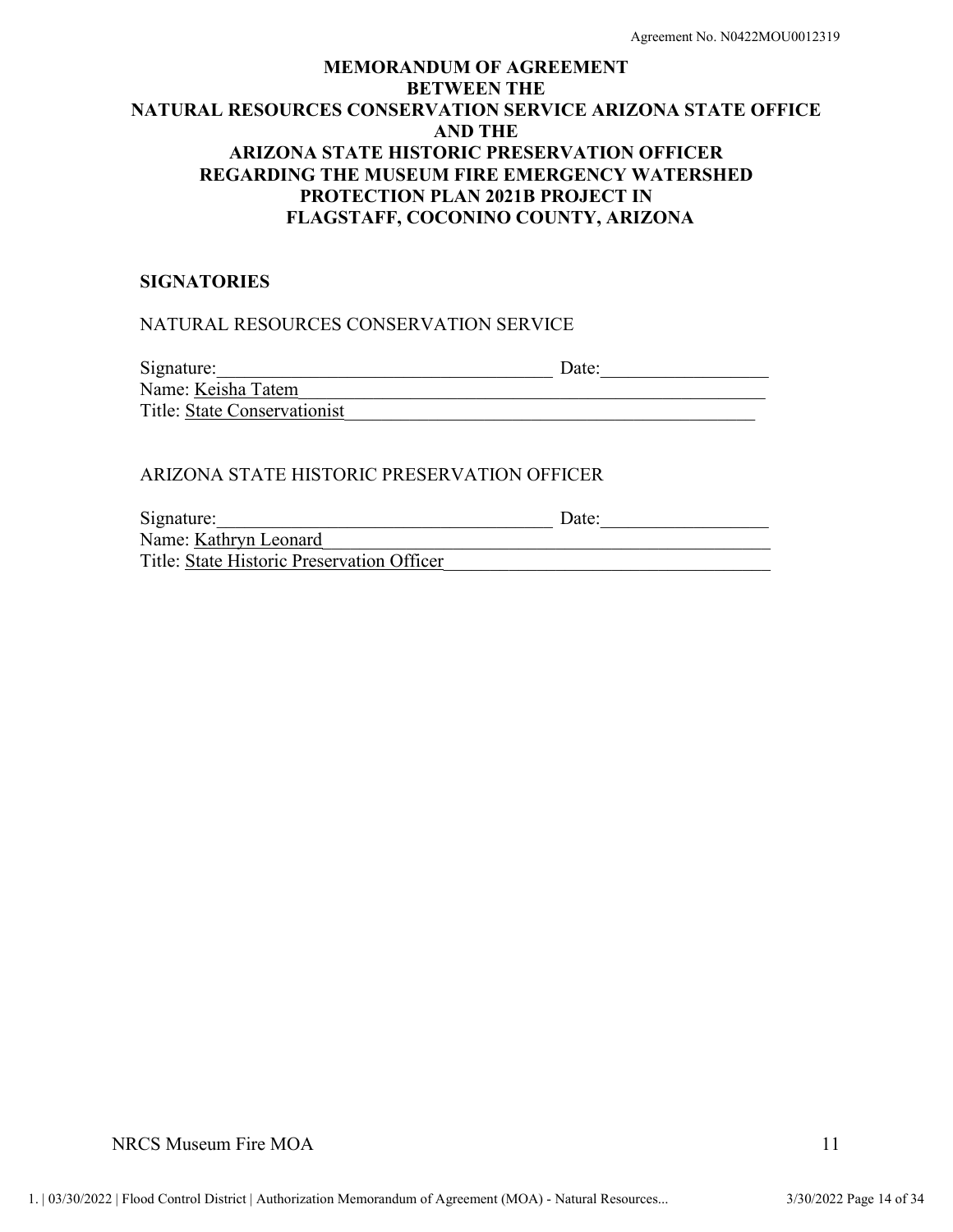# MEMORANDUM OF AGREEMENT BETWEEN THE NATURAL RESOURCES CONSERVATION SERVICE ARIZONA STATE OFFICE AND THE ARIZONA STATE HISTORIC PRESERVATION OFFICER REGARDING THE MUSEUM FIRE EMERGENCY WATERSHED PROTECTION PLAN 2021B PROJECT IN FLAGSTAFF, COCONINO COUNTY, ARIZONA Agreement No. N0422M0U0012319<br>
MEMORANDUM OF AGREEMENT<br>
BETWEEN THE<br>
BETWEEN THE<br>
AND THE<br>
ARIZONA STATE HISTORIC PRESERVATION OFFICER<br>
REGARDING THE MUSEUM FIRE EMERGERNCY WATERSHED<br>
PROTECTION PLAN 2021B PROJECT IN<br>
FLAG MEMORANDUM OF AGREEMENT<br>
BETWEEN THE<br>
ATURAL RESOURCES CONSERVATION SERVICE ARIZONA STATE OFFICE<br>
ARIZONA STATE HISTORIC PRESERVATION OFFICER<br>
REGARDING THE MUSEUM FIRE EMERGENCY WATERSHED<br>
FROTECTION PLAN 2021B PRODECT IN

#### INVITED SIGNATORIES

| Signature:                                  | Date: |  |
|---------------------------------------------|-------|--|
| Name: Lucinda Andreani                      |       |  |
| Title: Flood Control District Administrator |       |  |
|                                             |       |  |
|                                             |       |  |
| <b>CITY OF FLAGSTAFF</b>                    |       |  |
|                                             |       |  |
| Signature:                                  | Date: |  |
| Name:                                       |       |  |
| Title:                                      |       |  |
|                                             |       |  |
|                                             |       |  |
| <b>U.S. ARMY CORPS OF ENGINEERS</b>         |       |  |
|                                             |       |  |
| Signature:                                  | Date: |  |

Title:\_\_\_\_\_\_\_\_\_\_\_\_\_\_\_\_\_\_\_\_\_\_\_\_\_\_\_\_\_\_\_\_\_\_\_\_\_\_\_\_\_\_\_\_\_\_\_\_\_\_\_\_\_\_\_\_\_\_\_\_\_\_\_

Name: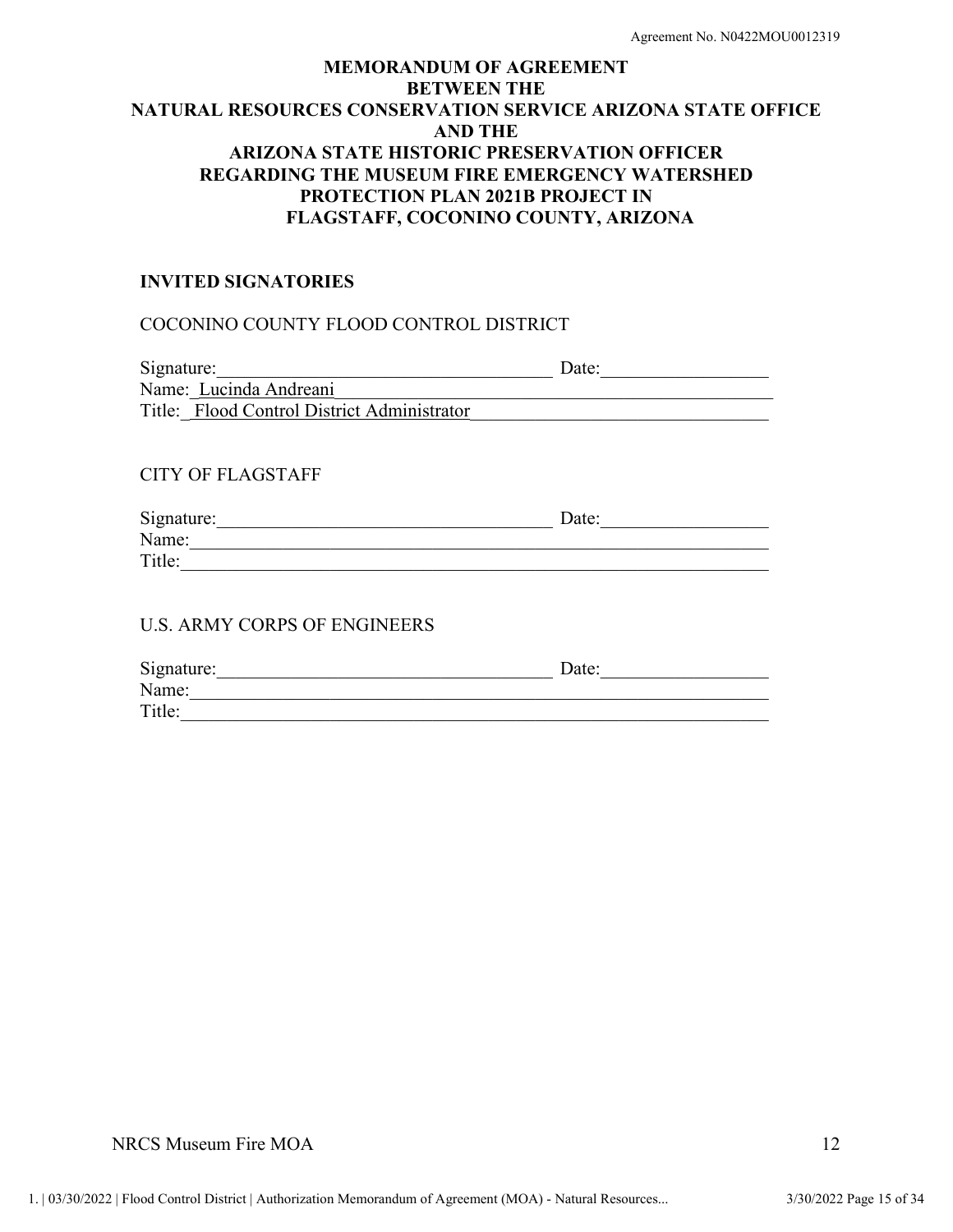#### CONCURRING PARTIES

#### ARIZONA STATE MUSEUM

| Signature: | Date: |  |
|------------|-------|--|
| Name:      |       |  |
| Title:     |       |  |

#### FORT MCDOWELL YAVAPAI NATION

| Signature: | Date: |
|------------|-------|
| Name:      |       |
| Title:     |       |

#### FORT MOJAVE INDIAN TRIBE

| Signature: | Date: |  |
|------------|-------|--|
| Name:      |       |  |
| Title:     |       |  |

#### HAVASUPAI TRIBE

| Signature: | Date: |
|------------|-------|
| Name:      |       |
| Title:     |       |

#### HOPI TRIBE

| Signature: | )ate |  |
|------------|------|--|
| Name:      |      |  |
| Title:     |      |  |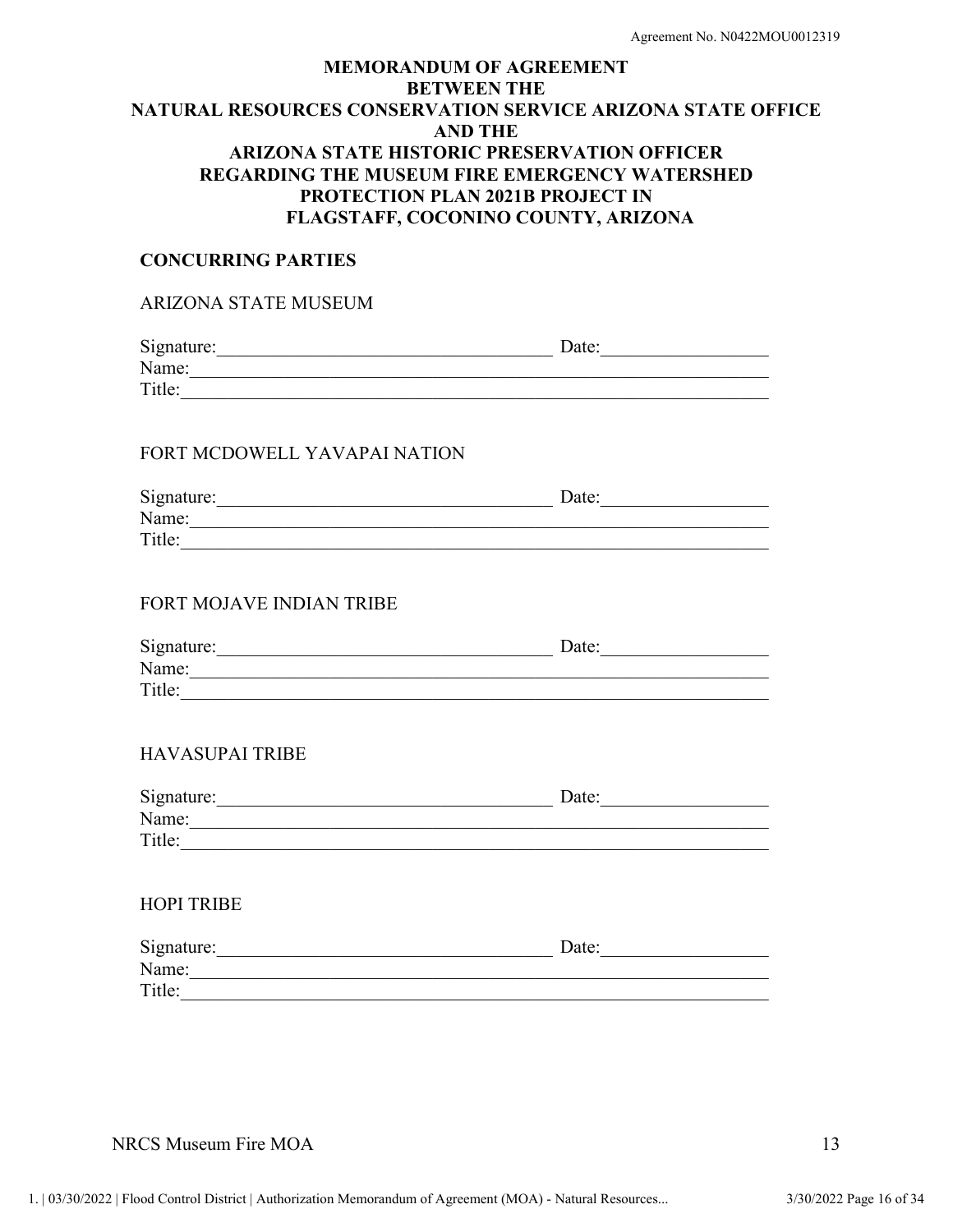| HUALAPAI TRIBE                 |       |  |
|--------------------------------|-------|--|
| Signature: Date: Date:         |       |  |
|                                |       |  |
| Title:                         |       |  |
| <b>NAVAJO NATION</b>           |       |  |
| Signature: Date: Date:         |       |  |
| Name: Name:                    |       |  |
| Title:                         |       |  |
| PUEBLO OF ZUNI                 |       |  |
| Signature: Date: Date:         |       |  |
|                                |       |  |
| Title:                         |       |  |
| <b>SAN CARLOS APACHE TRIBE</b> |       |  |
| Signature: Date: Date:         |       |  |
| Name:                          |       |  |
| Title:                         |       |  |
| <b>TONTO APACHE TRIBE</b>      |       |  |
|                                | Date: |  |
| Name:                          |       |  |
| Title:                         |       |  |
| WHITE MOUNTAIN APACHE TRIBE    |       |  |
|                                | Date: |  |
|                                |       |  |
| Title:                         |       |  |
|                                |       |  |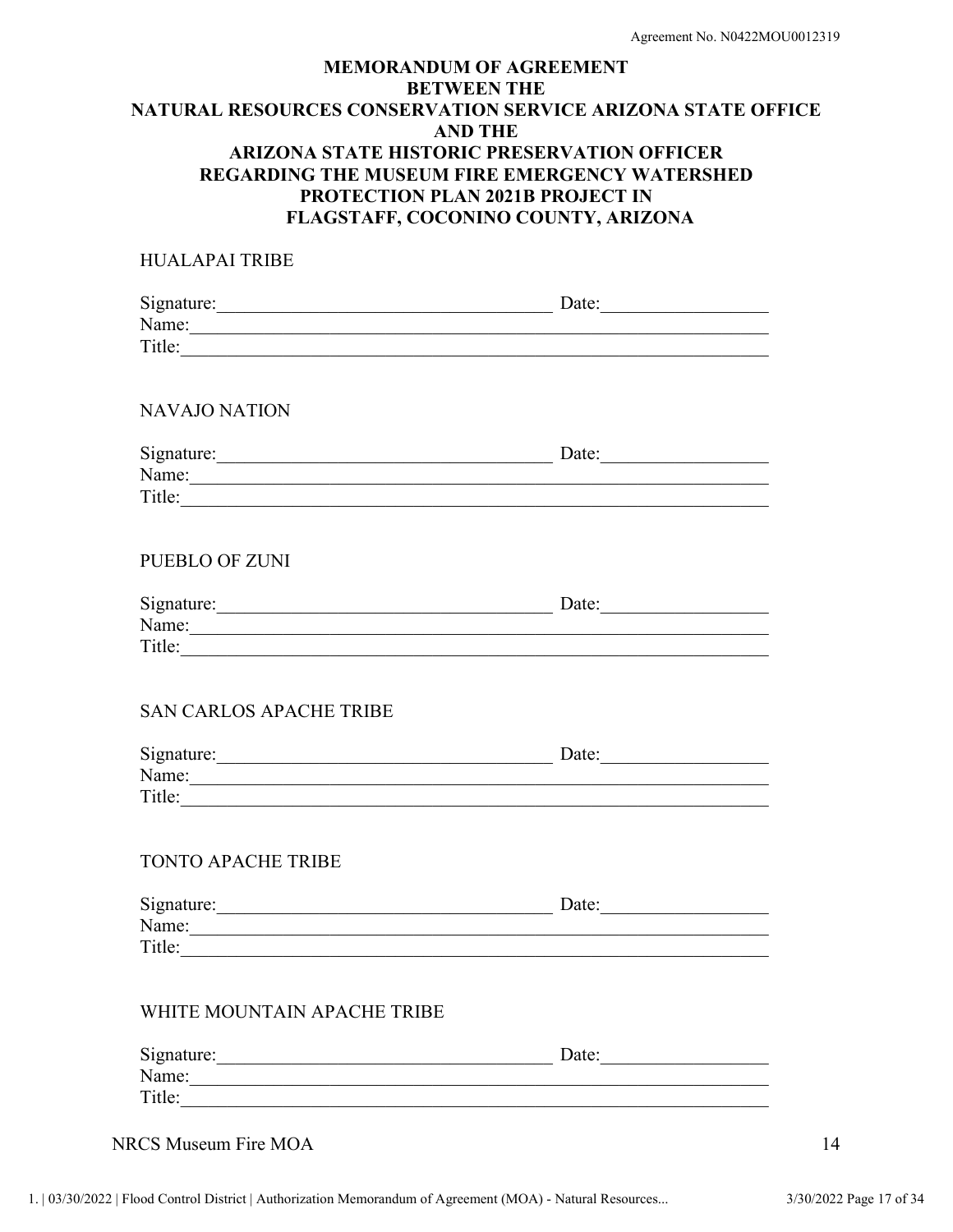#### YAVAPAI-APACHE NATION

| Signature: Date: Date:<br>Title:                                                                                                                                                                                                        |       |  |
|-----------------------------------------------------------------------------------------------------------------------------------------------------------------------------------------------------------------------------------------|-------|--|
| YAVAPAI-PRESCOTT INDIAN TRIBE                                                                                                                                                                                                           |       |  |
| Signature: Date: Date:<br>Name: Name:<br>Title:                                                                                                                                                                                         |       |  |
| ALLEN, JONATHAN T. & JOSIE                                                                                                                                                                                                              |       |  |
| Name: Name: Name: Name: Name: Name: Name: Name: Name: Name: Name: Name: Name: Name: Name: Name: Name: Name: Name: Name: Name: Name: Name: Name: Name: Name: Name: Name: Name: Name: Name: Name: Name: Name: Name: Name: Name:<br>Title: | Date: |  |
| ANDERSON, WAYNE & MCKENZYE                                                                                                                                                                                                              |       |  |
| Signature: Date: Date:<br>Title:                                                                                                                                                                                                        |       |  |
| <b>BAILEN, MARK S.</b>                                                                                                                                                                                                                  |       |  |
|                                                                                                                                                                                                                                         | Date: |  |

Name: Title:

| Signature: | Date: |
|------------|-------|
| Name:      |       |
| Title:     |       |

NRCS Museum Fire MOA 15

BAYLESS, LINDA K.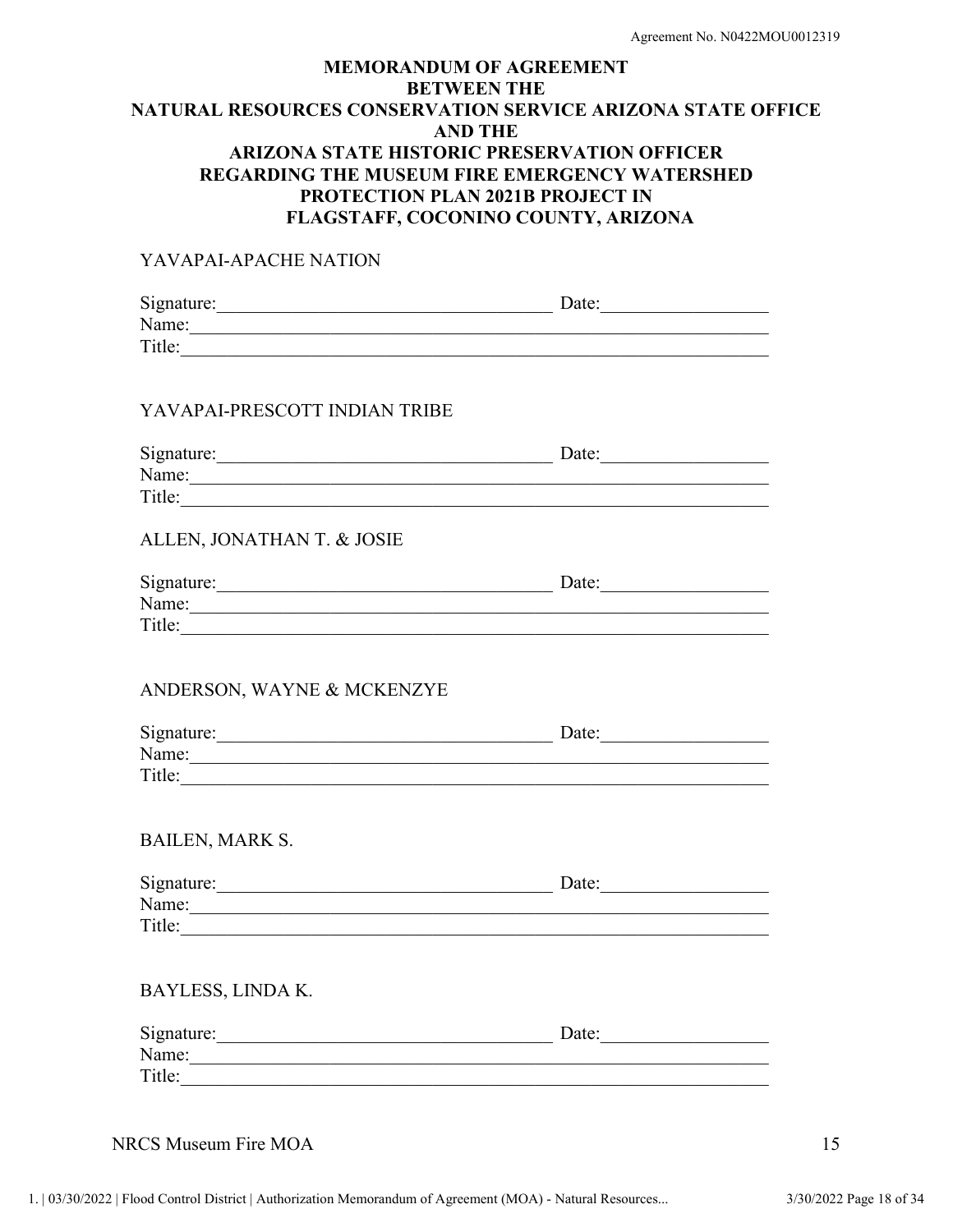BENDA, JEFFREY SCOTT

| Signature: | Date: |  |
|------------|-------|--|
| Name:      |       |  |
| Title:     |       |  |

#### BIRKLAND, DENNY L. & CONNIE S.

| Signature: | Date: |
|------------|-------|
| Name:      |       |
| Title:     |       |

#### BROOKS LIVING TRUST DTD 05-30-08

| Signature: | Date: |
|------------|-------|
| Name:      |       |
| Title:     |       |

#### BRUNNER FAMILY TRUST UD DTD 05-23-00

| Signature: | Date: |  |
|------------|-------|--|
| Name:      |       |  |
| Title:     |       |  |

#### BULL, RUSSELL C.

| Signature: | Date: |
|------------|-------|
| Name:      |       |
| Title:     |       |

#### CAMPAGNOLO, THEODORE & DAWN

| Signature: | Date: |
|------------|-------|
| Name:      |       |
| Title:     |       |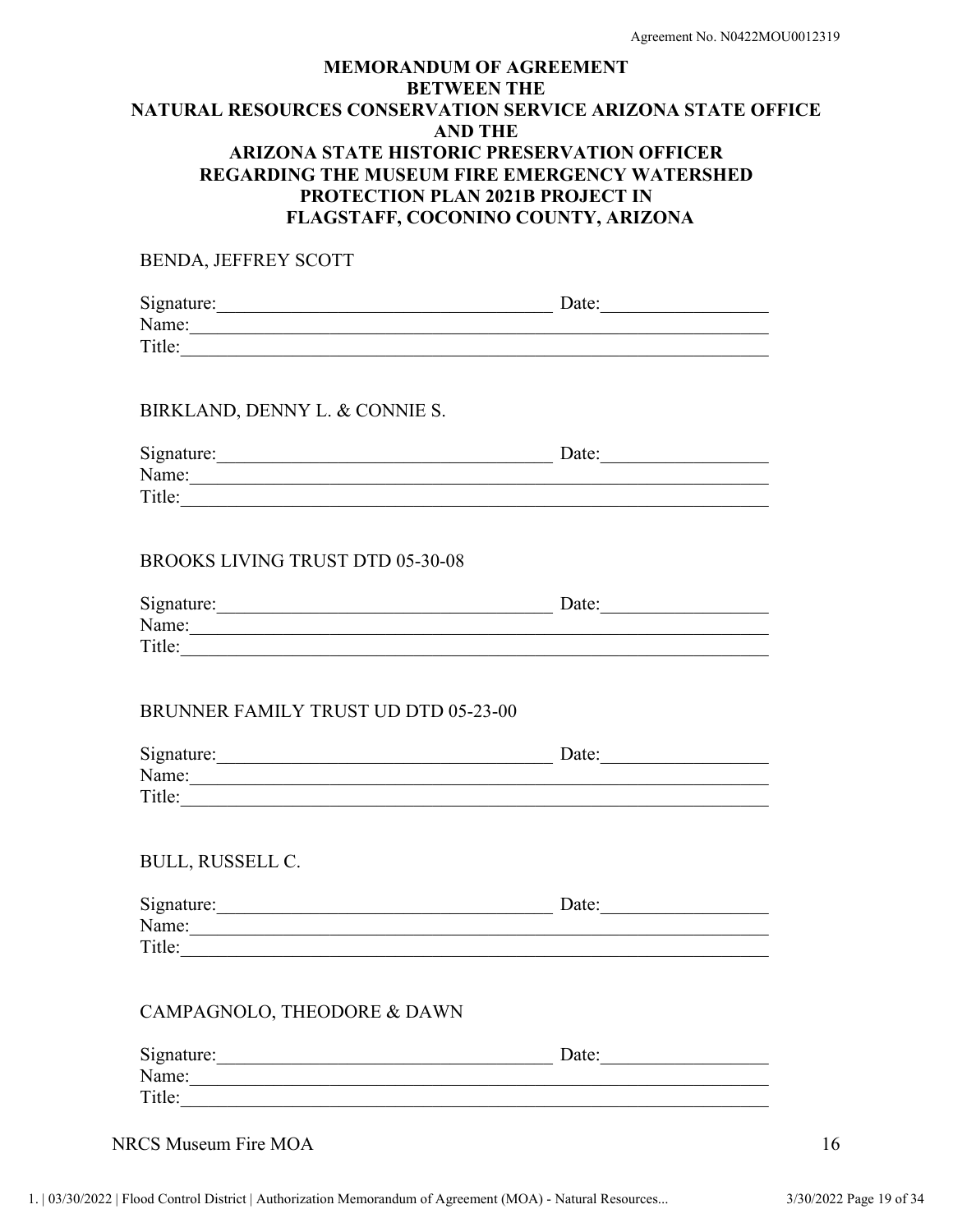CASEBEER, TERRY S. Signature:\_\_\_\_\_\_\_\_\_\_\_\_\_\_\_\_\_\_\_\_\_\_\_\_\_\_\_\_\_\_\_\_\_\_\_\_ Date:\_\_\_\_\_\_\_\_\_\_\_\_\_\_\_\_\_\_ Name:\_\_\_\_\_\_\_\_\_\_\_\_\_\_\_\_\_\_\_\_\_\_\_\_\_\_\_\_\_\_\_\_\_\_\_\_\_\_\_\_\_\_\_\_\_\_\_\_\_\_\_\_\_\_\_\_\_\_\_\_\_\_ Title:\_\_\_\_\_\_\_\_\_\_\_\_\_\_\_\_\_\_\_\_\_\_\_\_\_\_\_\_\_\_\_\_\_\_\_\_\_\_\_\_\_\_\_\_\_\_\_\_\_\_\_\_\_\_\_\_\_\_\_\_\_\_\_

#### DENTINO EDWARD & PATRICIA FAMILY TRUST DTD 02-27-08

| Signature: | Date: |  |
|------------|-------|--|
| Name:      |       |  |
| Title:     |       |  |
|            |       |  |

#### DIENNO, DUSTIN V. & JIWAN ADRIANNE

| Signature: | Date: |  |
|------------|-------|--|
| Name:      |       |  |
| Title:     |       |  |

### DRIEBE, MITCHELL & LAUREN

| Signature: | Date: |  |
|------------|-------|--|
| Name:      |       |  |
| Title:     |       |  |

#### DRYDEN, CHARLES W. & MARILYN

| Signature: | Date: |  |
|------------|-------|--|
| Name:      |       |  |
| Title:     |       |  |

#### EDMONSON, MARC ALAN

| Signature: | Date: |  |
|------------|-------|--|
| Name:      |       |  |
| Title:     |       |  |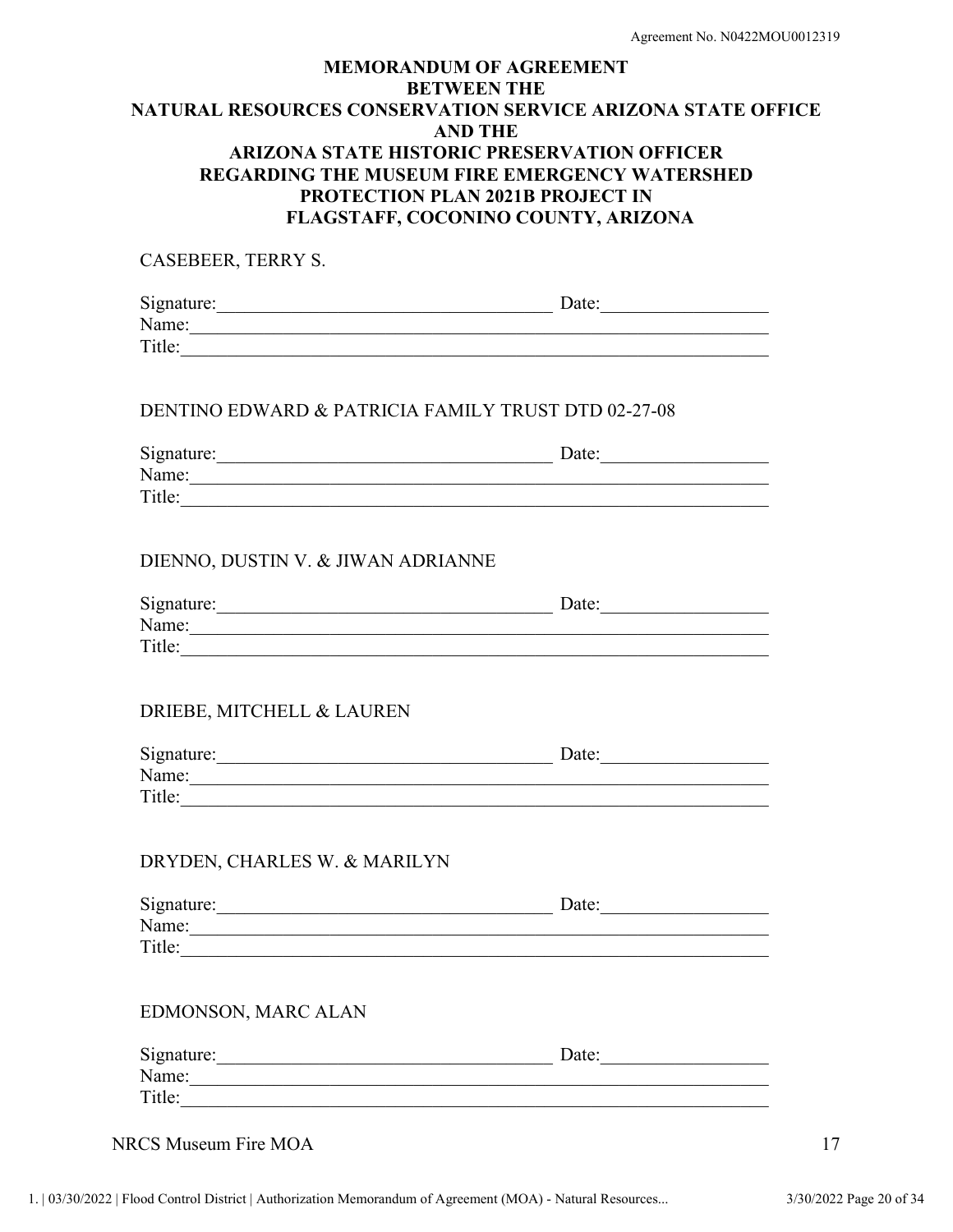| ENCISO, ART O. & LAURA L.                                                                                                                                                                                                      |                                                                                                                       |  |
|--------------------------------------------------------------------------------------------------------------------------------------------------------------------------------------------------------------------------------|-----------------------------------------------------------------------------------------------------------------------|--|
| Signature: Date: Date:                                                                                                                                                                                                         |                                                                                                                       |  |
| Name:                                                                                                                                                                                                                          |                                                                                                                       |  |
| Title:                                                                                                                                                                                                                         |                                                                                                                       |  |
| FLUGSTAD-LOBERGER TRUST DTD 11-15-18                                                                                                                                                                                           |                                                                                                                       |  |
| Signature: Date: Date:                                                                                                                                                                                                         |                                                                                                                       |  |
| Name: Name:                                                                                                                                                                                                                    |                                                                                                                       |  |
|                                                                                                                                                                                                                                |                                                                                                                       |  |
| GOFF BRADLEY S TRUST DTD 04-27-11                                                                                                                                                                                              |                                                                                                                       |  |
| Signature: Date: Date:                                                                                                                                                                                                         |                                                                                                                       |  |
| Name: Name:                                                                                                                                                                                                                    |                                                                                                                       |  |
|                                                                                                                                                                                                                                |                                                                                                                       |  |
| <b>GOODMAN, ROBERT</b>                                                                                                                                                                                                         |                                                                                                                       |  |
| Signature: Date: Date:                                                                                                                                                                                                         |                                                                                                                       |  |
| Name: Name: Name: Name: Name: Name: Name: Name: Name: Name: Name: Name: Name: Name: Name: Name: Name: Name: Name: Name: Name: Name: Name: Name: Name: Name: Name: Name: Name: Name: Name: Name: Name: Name: Name: Name: Name:  |                                                                                                                       |  |
| Title:                                                                                                                                                                                                                         | <u> 1989 - Johann John Stoff, deutscher Stoffen und der Stoffen und der Stoffen und der Stoffen und der Stoffen u</u> |  |
| <b>GREENE FAMILY TRUST DTD 02-16-16</b>                                                                                                                                                                                        |                                                                                                                       |  |
| Signature: Date: Date:                                                                                                                                                                                                         |                                                                                                                       |  |
| Name: Name: Name: Name: Name: Name: Name: Name: Name: Name: Name: Name: Name: Name: Name: Name: Name: Name: Name: Name: Name: Name: Name: Name: Name: Name: Name: Name: Name: Name: Name: Name: Name: Name: Name: Name: Name:  |                                                                                                                       |  |
| Title:                                                                                                                                                                                                                         |                                                                                                                       |  |
| GRIM JOHN N SURVIVORS TRUST DTD 12-15-95                                                                                                                                                                                       |                                                                                                                       |  |
| Signature: 1000 million and 1000 million and 1000 million and 1000 million and 1000 million and 1000 million and 1000 million and 1000 million and 1000 million and 1000 million and 1000 million and 1000 million and 1000 mi | Date:                                                                                                                 |  |
| Name: Name: Name: Name: Name: Name: Name: Name: Name: Name: Name: Name: Name: Name: Name: Name: Name: Name: Name: Name: Name: Name: Name: Name: Name: Name: Name: Name: Name: Name: Name: Name: Name: Name: Name: Name: Name:  |                                                                                                                       |  |
| Title:                                                                                                                                                                                                                         |                                                                                                                       |  |
|                                                                                                                                                                                                                                |                                                                                                                       |  |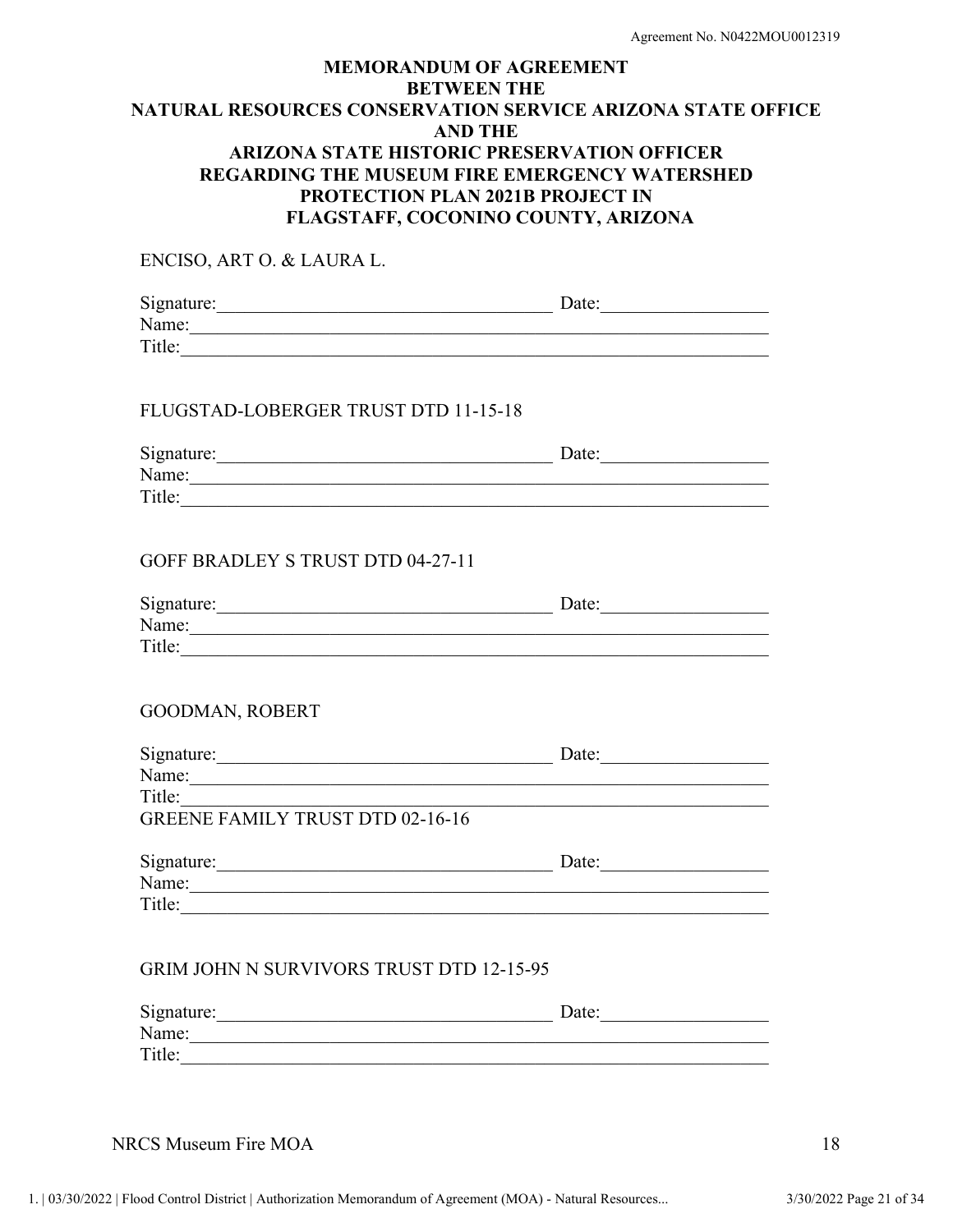#### GUSTAFSON, CHARLES BRADLEY & CAROL ANN

| Signature: | Date: |  |
|------------|-------|--|
| Name:      |       |  |
| Title:     |       |  |

#### HALL, ABIGAIL KRISTINA & CORDIS WEIDNER

| Signature: | Date: |  |
|------------|-------|--|
| Name:      |       |  |
| Title:     |       |  |
|            |       |  |

#### HALL, TIMOTHY M.

| Signature: | Date: |
|------------|-------|
| Name:      |       |
| Title:     |       |

#### HARPER LIVING TRUST DTD 01-23-97

| Signature: | Date: |  |
|------------|-------|--|
| Name:      |       |  |
| Title:     |       |  |

#### HARRISON, DENNIS M. & NANCY R.

| Signature: | Date: |
|------------|-------|
| Name:      |       |
| Title:     |       |

#### HAWBAKER, NICOLAUS & KATHARINE

| Signature: | Date: |  |
|------------|-------|--|
| Name:      |       |  |
| Title:     |       |  |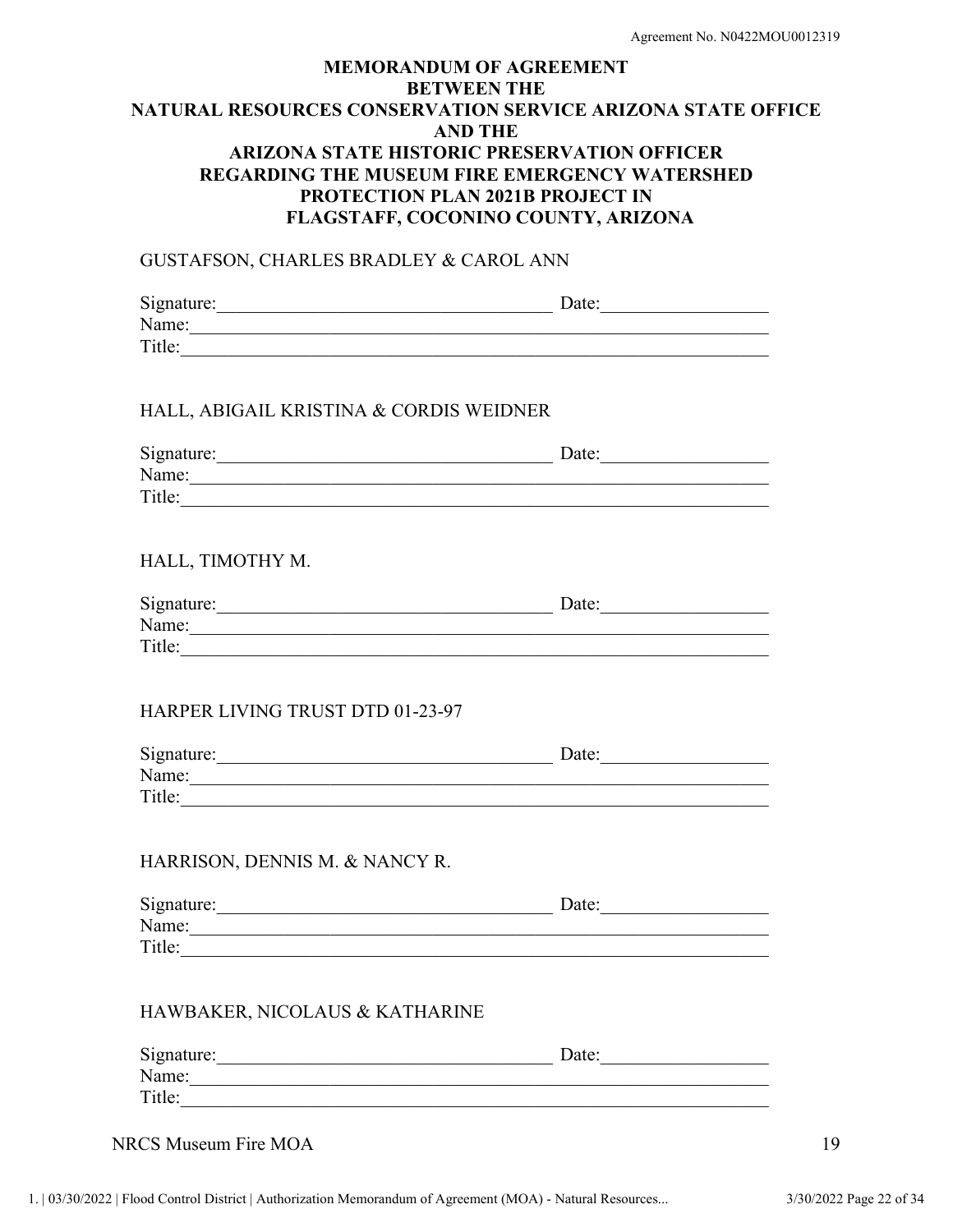#### HERRON FAMILY REVOCABLE TRUST DTD 08-09-99

|                                           | Date: |  |
|-------------------------------------------|-------|--|
| Name:                                     |       |  |
| Title:                                    |       |  |
|                                           |       |  |
| HOBAICA, MATTHEW G. & RUANNE              |       |  |
|                                           |       |  |
| Signature: Date: Date:                    |       |  |
| Name: Name:                               |       |  |
| Title:                                    |       |  |
|                                           |       |  |
| <b>JUMER TRUST DTD 10-01-15</b>           |       |  |
|                                           |       |  |
| Signature: Date: Date:                    |       |  |
|                                           |       |  |
|                                           |       |  |
|                                           |       |  |
| KARIS FAMILY REVOCABLE TRUST DTD 09-03-03 |       |  |
|                                           |       |  |
| Signature: Date: Date:                    |       |  |
| Name:                                     |       |  |
|                                           |       |  |
|                                           |       |  |
|                                           |       |  |
| KNEISEL, GREGORY DEAN & CHRISTINE MARIE   |       |  |
| Signature: Date: Date:                    |       |  |
| Name:                                     |       |  |
| Title:                                    |       |  |
|                                           |       |  |

#### KRONEBERGER, JAMES K. & LORIE M.

| Signature: | Ante<br>Daw. |  |
|------------|--------------|--|
| Name:      |              |  |
| Title:     |              |  |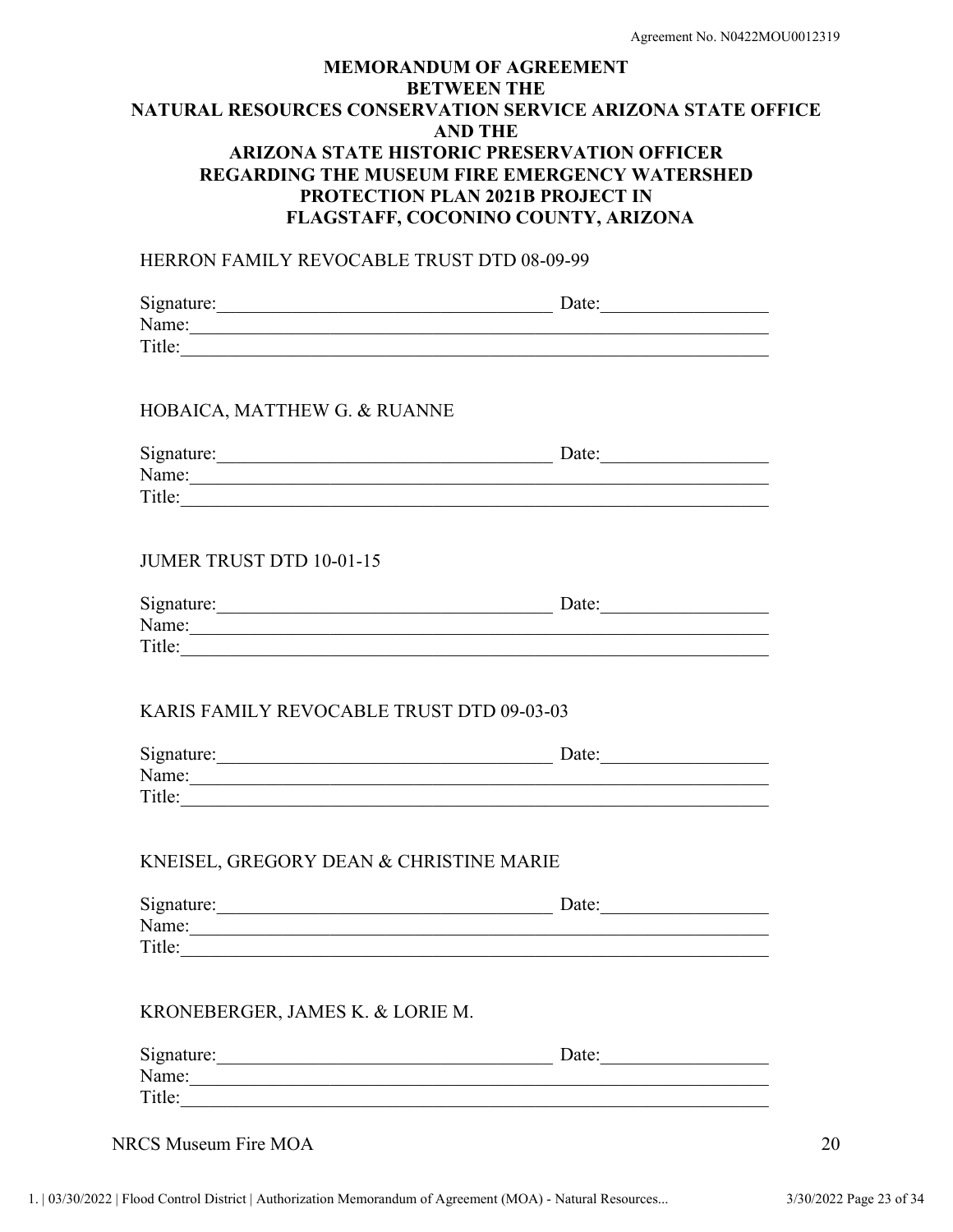| LEFEBVRE, RENEE C.                               |  |
|--------------------------------------------------|--|
| Signature: Date: Date:<br>Name: Name:            |  |
| LINDE, ROBERT & SUSAN                            |  |
| Name: Name:                                      |  |
| <b>LOUIS FAMILY REVOCABLE TRUST DTD 04-06-09</b> |  |
| Signature: Date: Date:                           |  |
| MCGEORGE, COOPER & ANNEMARIE                     |  |
| Signature: Date: Date:<br>Name: Name:            |  |
| MIDDLETON, GARY FRANCIS & KIM MARIE              |  |
| Signature: Date: Date:<br>Name: Name:<br>Title:  |  |
| MILLSTINE FAMILY TRUST DTD 11-27-17              |  |
| Signature: Date: Date:<br>Title:                 |  |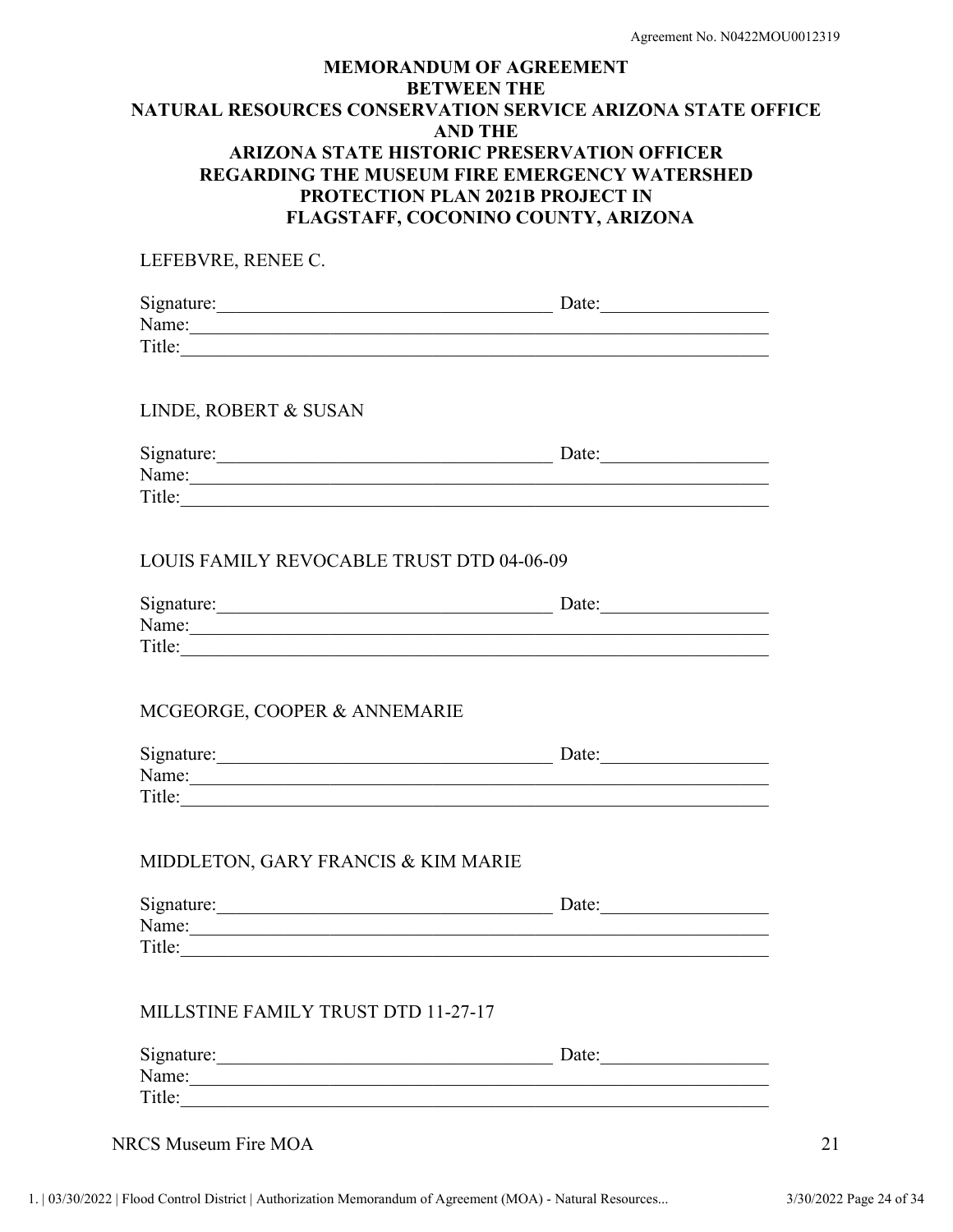| NELSON, TYLER W.                                                                                                                                                                                                                        |  |
|-----------------------------------------------------------------------------------------------------------------------------------------------------------------------------------------------------------------------------------------|--|
| Signature: Date: Date:<br>Name: Name:                                                                                                                                                                                                   |  |
| Title:                                                                                                                                                                                                                                  |  |
| NICOLETTI, SOFIA EUGENIA & DAVID J                                                                                                                                                                                                      |  |
| Signature: Date: Date:                                                                                                                                                                                                                  |  |
| Name: Name:                                                                                                                                                                                                                             |  |
| NORQUIST TRUST DTD 05-28-18                                                                                                                                                                                                             |  |
| Signature: Date: Date:                                                                                                                                                                                                                  |  |
| Name: Name:                                                                                                                                                                                                                             |  |
| OGDEN, ROBERT F. JR                                                                                                                                                                                                                     |  |
| Signature: Date: Date:                                                                                                                                                                                                                  |  |
| Name: Name:                                                                                                                                                                                                                             |  |
| OTTINGER, DUANE & MARLENE JT                                                                                                                                                                                                            |  |
| Signature: Date: Date:                                                                                                                                                                                                                  |  |
| Name:<br>Title: The contract of the contract of the contract of the contract of the contract of the contract of the contract of the contract of the contract of the contract of the contract of the contract of the contract of the con |  |
| PRICE, ADAM & LINDSAY                                                                                                                                                                                                                   |  |
| Signature: Date: Date:                                                                                                                                                                                                                  |  |
| Name:<br>Title:                                                                                                                                                                                                                         |  |
|                                                                                                                                                                                                                                         |  |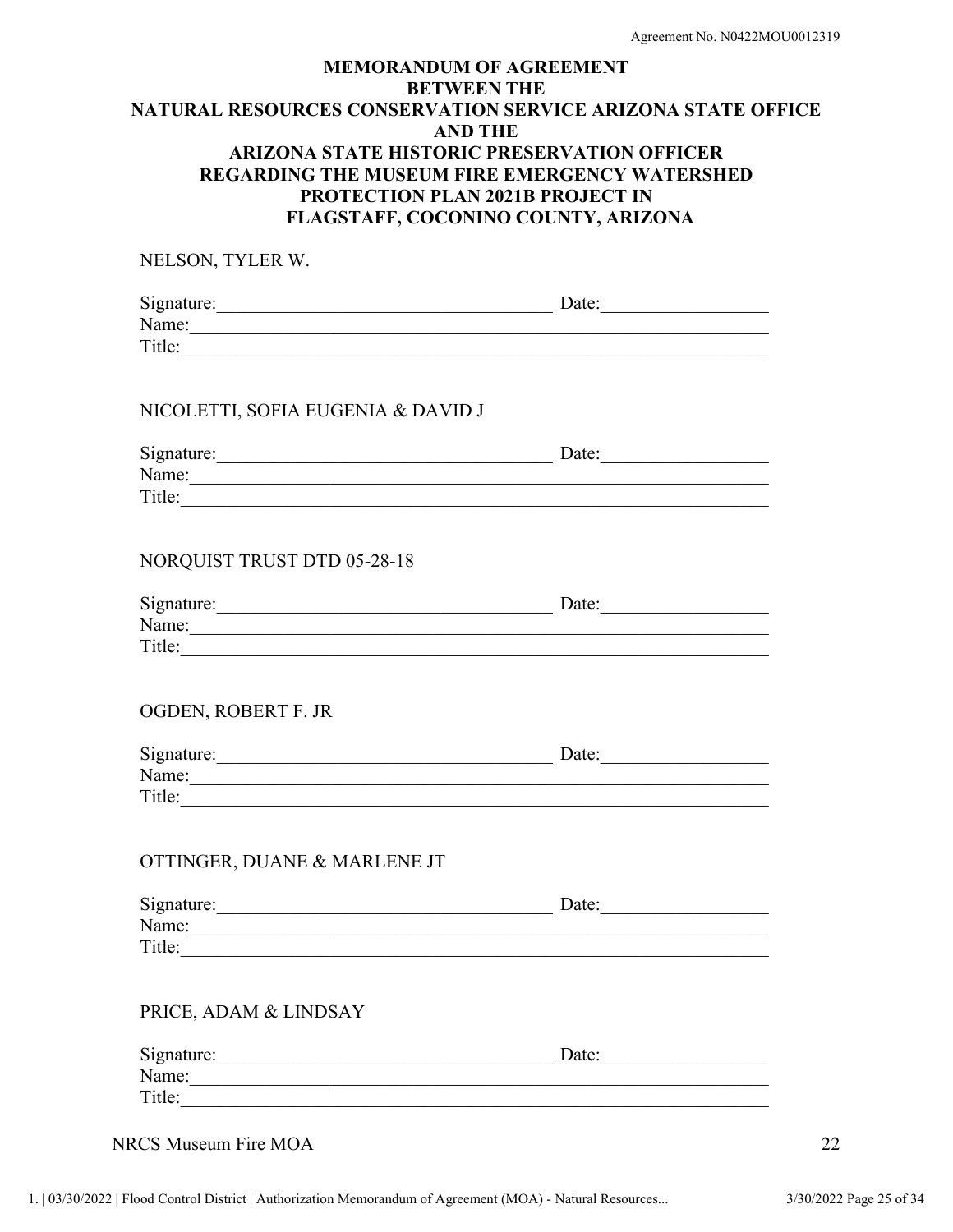#### RASMUSSEN, ERIN MARIE & ARIC ALDEN

| Date:                                                                                                                                                                                                                         |
|-------------------------------------------------------------------------------------------------------------------------------------------------------------------------------------------------------------------------------|
| Name: Name:                                                                                                                                                                                                                   |
| Title:                                                                                                                                                                                                                        |
| SANKEY FAMILY REVOCABLE TRUST DTD 11-11-16                                                                                                                                                                                    |
| Date:                                                                                                                                                                                                                         |
| Name: Name:                                                                                                                                                                                                                   |
| Title:                                                                                                                                                                                                                        |
|                                                                                                                                                                                                                               |
| Date:                                                                                                                                                                                                                         |
| Name: Name: Name: Name: Name: Name: Name: Name: Name: Name: Name: Name: Name: Name: Name: Name: Name: Name: Name: Name: Name: Name: Name: Name: Name: Name: Name: Name: Name: Name: Name: Name: Name: Name: Name: Name: Name: |
| Title:                                                                                                                                                                                                                        |
|                                                                                                                                                                                                                               |
|                                                                                                                                                                                                                               |

| Signature: | Date: |  |
|------------|-------|--|
| Name:      |       |  |
| Title:     |       |  |
|            |       |  |

### SHALER, MORRIS W. JR

| Signature: | Date: |
|------------|-------|
| Name:      |       |
| Title:     |       |

### SHEPPARD, WILLIAM D.

| Signature: | Date: |  |
|------------|-------|--|
| Name:      |       |  |
| Title:     |       |  |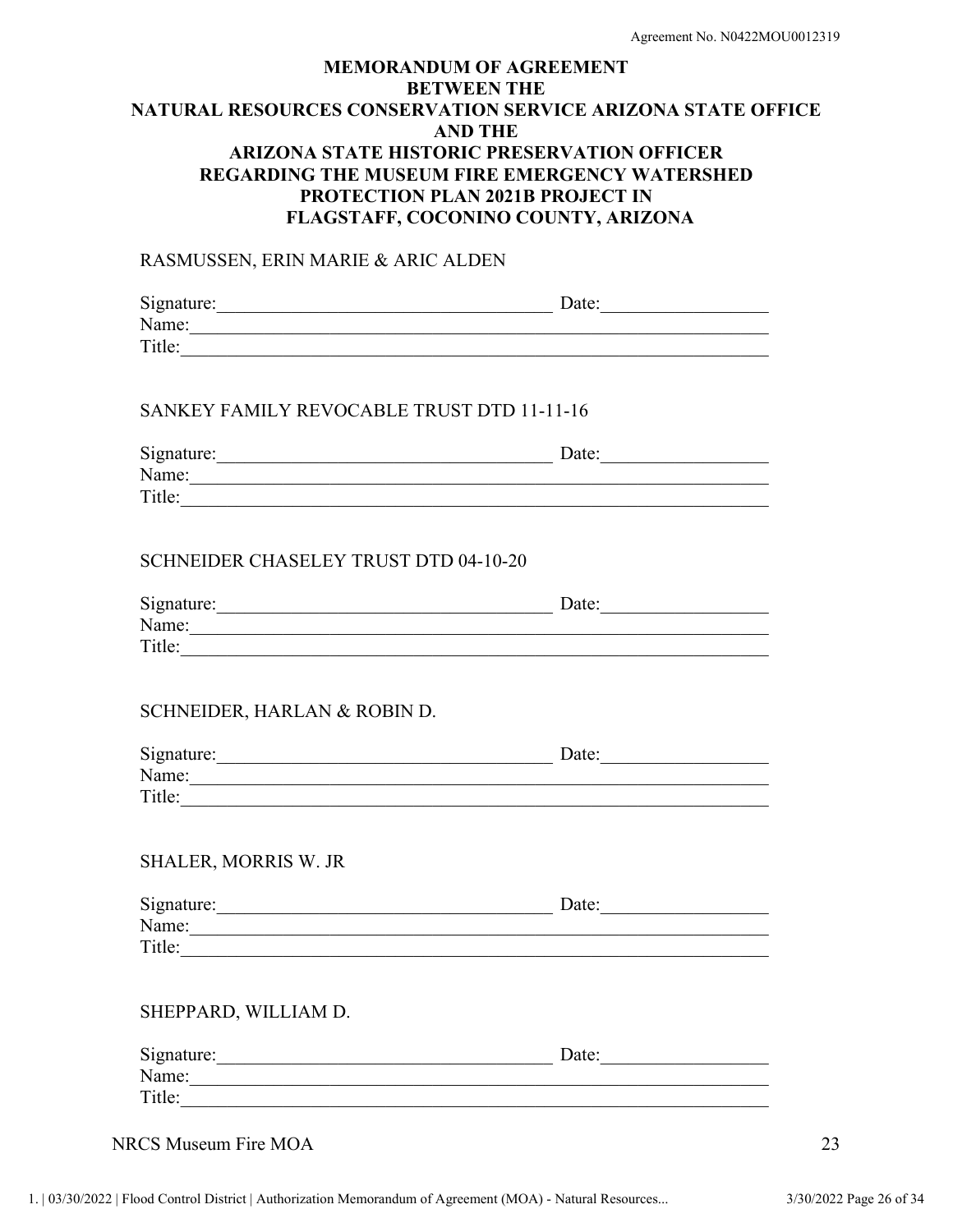#### SILVERMAN, JAMES D. & JULIE E.

| Signature: Date: Date:                                                                                                                                                                                                        |       |  |
|-------------------------------------------------------------------------------------------------------------------------------------------------------------------------------------------------------------------------------|-------|--|
| Name:                                                                                                                                                                                                                         |       |  |
| Title:                                                                                                                                                                                                                        |       |  |
|                                                                                                                                                                                                                               |       |  |
|                                                                                                                                                                                                                               |       |  |
| SPELLMAN, SEAN & ASHLEY                                                                                                                                                                                                       |       |  |
|                                                                                                                                                                                                                               |       |  |
| Signature: Date: Date:                                                                                                                                                                                                        |       |  |
| Name:                                                                                                                                                                                                                         |       |  |
| Title:                                                                                                                                                                                                                        |       |  |
|                                                                                                                                                                                                                               |       |  |
|                                                                                                                                                                                                                               |       |  |
| SUCHARSKI, ROBERT M. & TRACIE L.                                                                                                                                                                                              |       |  |
|                                                                                                                                                                                                                               |       |  |
| Signature: Date: Date:                                                                                                                                                                                                        |       |  |
| Name: Name:                                                                                                                                                                                                                   |       |  |
|                                                                                                                                                                                                                               |       |  |
|                                                                                                                                                                                                                               |       |  |
|                                                                                                                                                                                                                               |       |  |
| THEVENIN, ALEXANDRA T. & FRED F.                                                                                                                                                                                              |       |  |
|                                                                                                                                                                                                                               |       |  |
| Signature: Date: Date:                                                                                                                                                                                                        |       |  |
| Name: Name and the second contract of the second contract of the second contract of the second contract of the second contract of the second contract of the second contract of the second contract of the second contract of |       |  |
|                                                                                                                                                                                                                               |       |  |
|                                                                                                                                                                                                                               |       |  |
|                                                                                                                                                                                                                               |       |  |
| TOMICH, MARK DAVID II & SARAH R.                                                                                                                                                                                              |       |  |
|                                                                                                                                                                                                                               |       |  |
| Signature: Date: Date:                                                                                                                                                                                                        |       |  |
| Name: Name:                                                                                                                                                                                                                   |       |  |
| Title:                                                                                                                                                                                                                        |       |  |
|                                                                                                                                                                                                                               |       |  |
|                                                                                                                                                                                                                               |       |  |
| TURNER, ELTON E. & SANDRA J.                                                                                                                                                                                                  |       |  |
|                                                                                                                                                                                                                               |       |  |
|                                                                                                                                                                                                                               | Date: |  |
| Name:                                                                                                                                                                                                                         |       |  |

NRCS Museum Fire MOA 24

Title: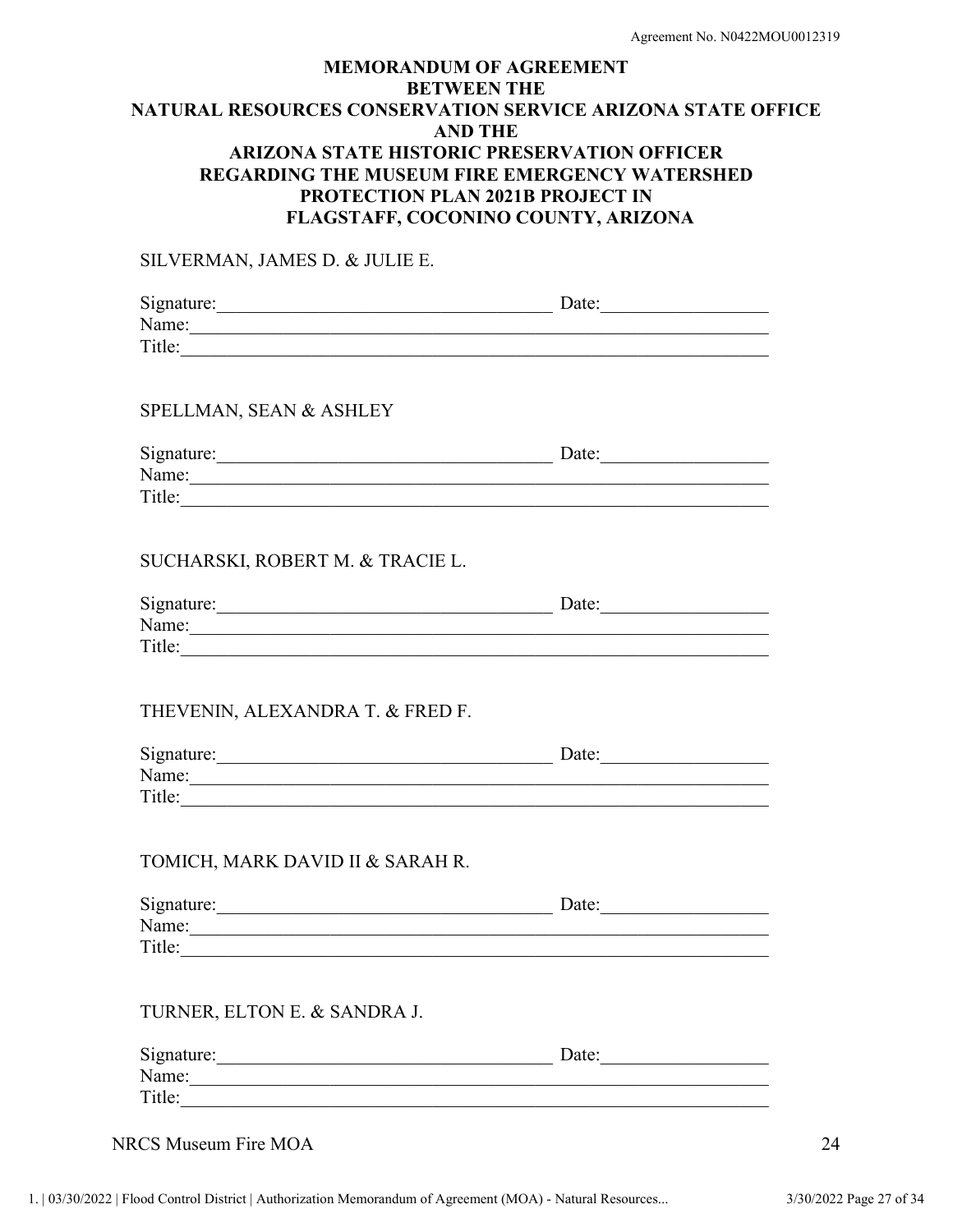WILKES-DAVIS, MILLA MAI

| Signature: | Date: |  |
|------------|-------|--|
| Name:      |       |  |
| Title:     |       |  |
|            |       |  |

WOLFF, PETER B. & REGINA M.

| Signature: | Date: |
|------------|-------|
| Name:      |       |
| Title:     |       |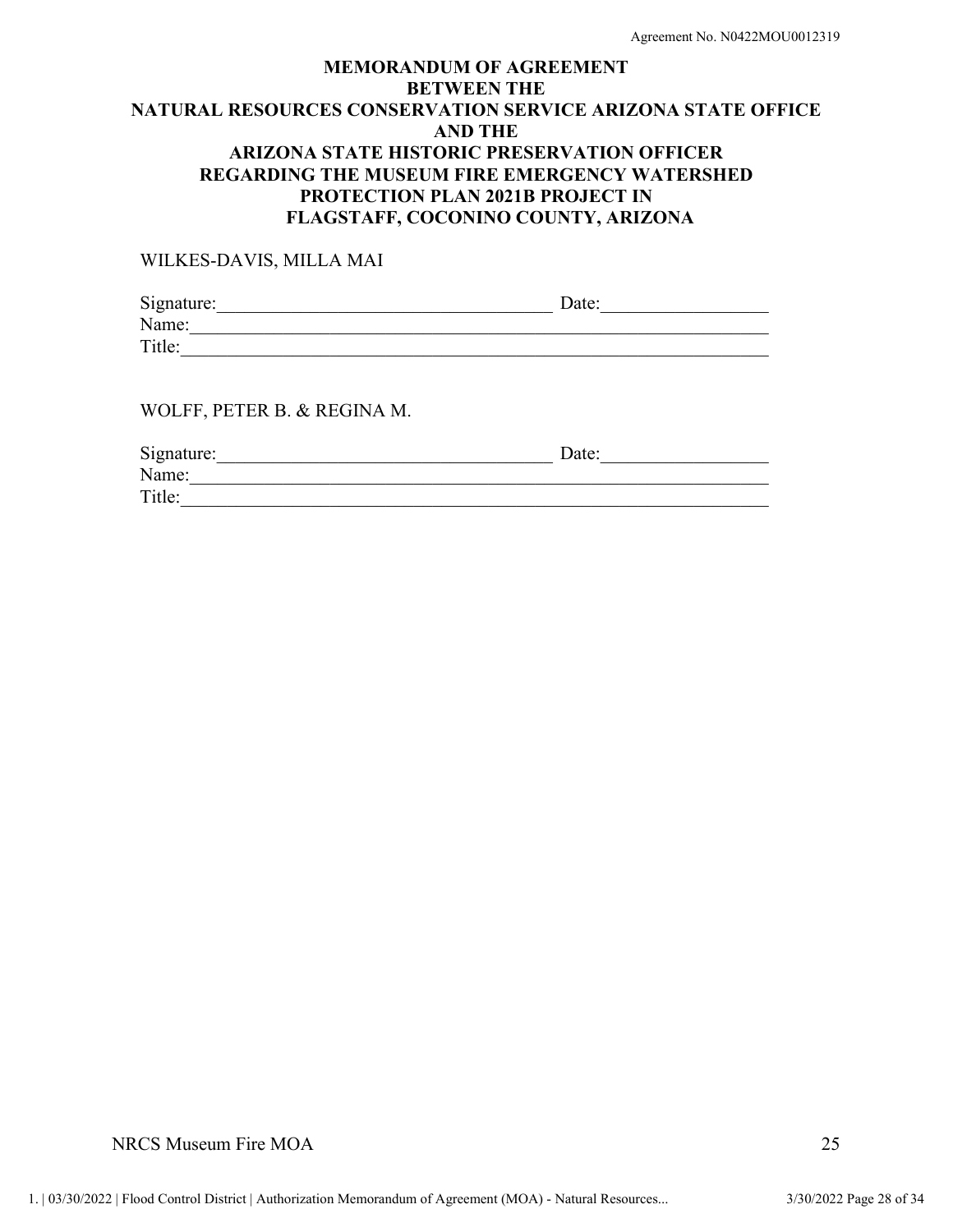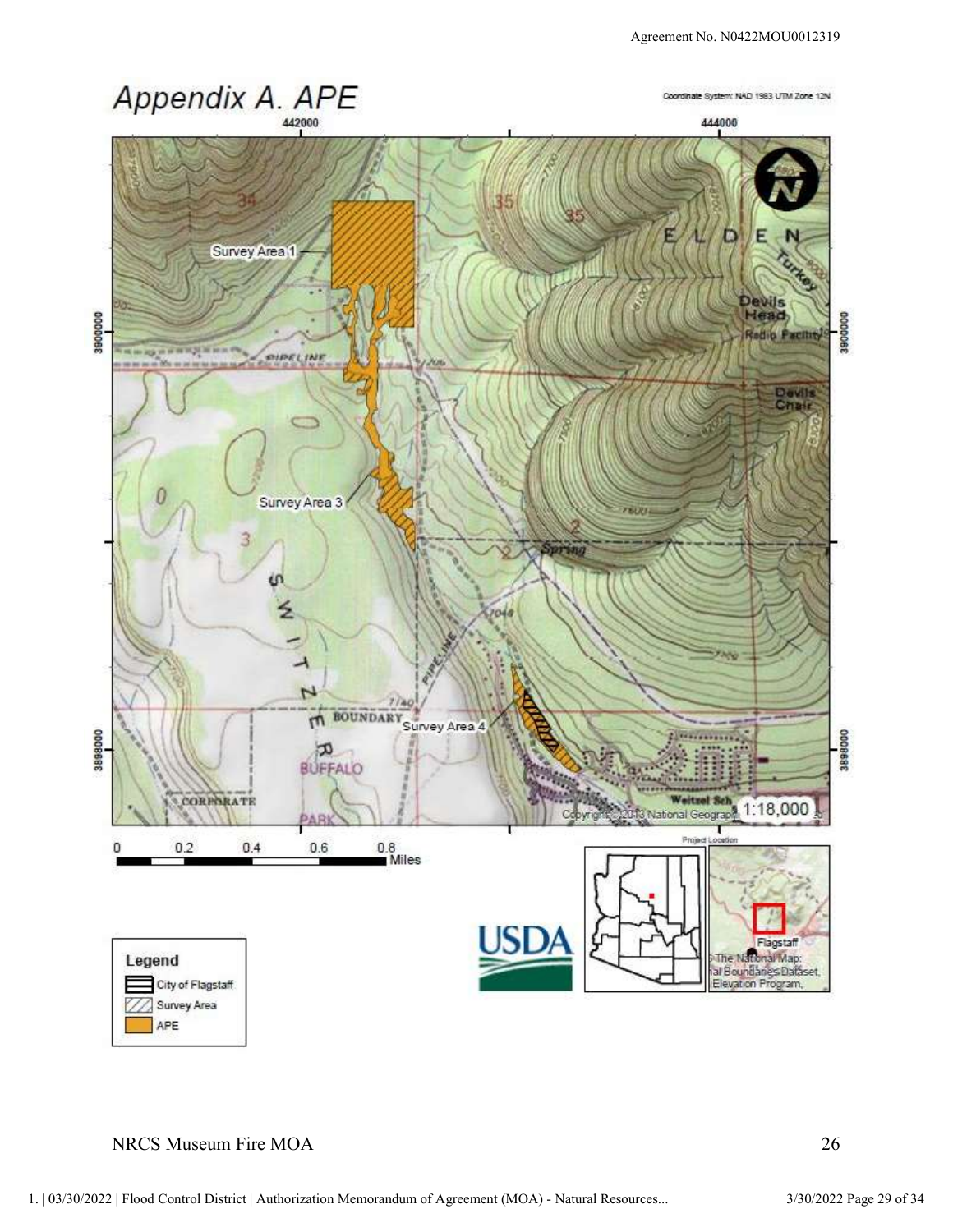# Appendix B. Definitions (see 36 CFR § 800.16)

Area of Potential Effects (APE): the geographic area or areas within which an undertaking may directly or indirectly cause alterations in the character or use of historic properties, if any such properties exist. The area of potential effects is influenced by the scale and nature of an undertaking and may be different for different kinds of effects caused by the undertaking.

Consultation: the process of seeking, discussing, and considering the views of other participants, and, where feasible, seeking agreement with them regarding matters arising in the Section 106 process. The Secretary's "Standards and Guidelines for Federal Agency Preservation Programs pursuant to the National Historic Preservation Act" provide further guidance on consultation. Agreement No. N0422MOU0012319<br> **Appendix B.** Definitionns (see 36 CFR § 800.16)<br>
Area of Potential Effects (APE): the geographic area or areas within which an undertaking<br>
may directly or indirectly cause alterations in t

eligibility for the National Register.

Historic property: any prehistoric or historic district, site, building, structure, or object included in, or eligible for inclusion in, the National Register of Historic Places maintained by the Secretary of the Interior. This term includes artifacts, records, and remains that are related to and located within such properties. The term includes properties of traditional religious and cultural importance to an Indian tribe or Native Hawaiian organization and that meet the National Register criteria.

Memorandum of agreement: the document that records the terms and conditions agreed upon to resolve the adverse effects of an undertaking upon historic properties.

State Historic Preservation Officer (SHPO): the official appointed or designated pursuant to Section 101(b)(1) of the National Historic Preservation Act to administer the State historic preservation program or a representative designated to act for the State historic preservation officer.

preservation program or a representative designated to act for the state instort preservation<br> **Undertaking:** a project, activity, or program funded in whole or in part under the direct or<br>
indirect jurisdiction of a feder Undertaking: a project, activity, or program funded in whole or in part under the direct or indirect jurisdiction of a federal agency, including those carried out by or on behalf of a federal agency; those carried out with federal financial assistance; and those requiring a federal permit, license or approval.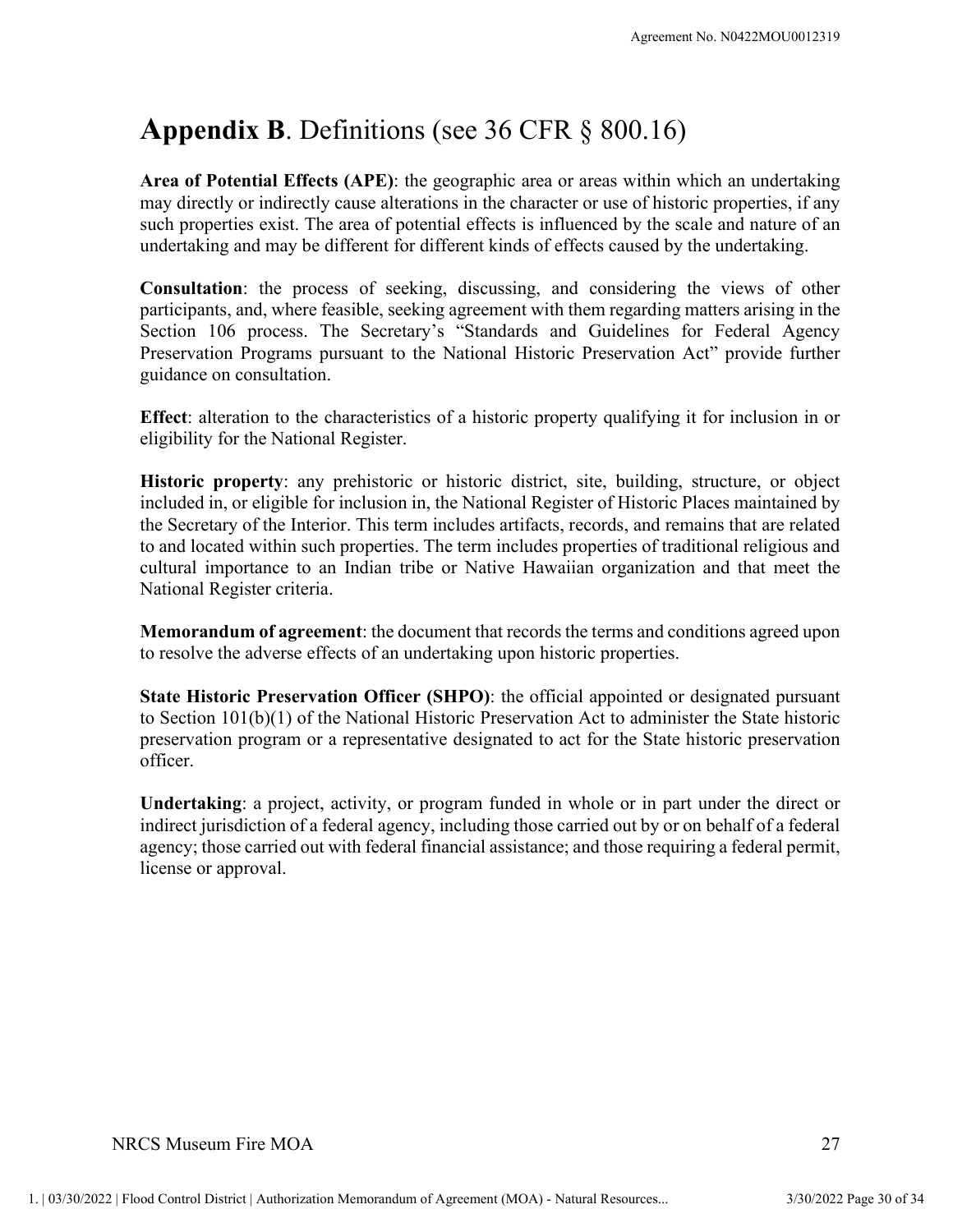## Appendix C. Mitigation for AZ :14:5(ASM)/Beale Wagon Road

- Agreement No. N0422MOU0012319<br> **pendix C.** Mitigation for AZ :14:5(ASM)/Beale Wagon Road<br>
A. Avoidance is not possible for AZ I:14:5(ASM)/the Beale Wagon Road within Survey<br>
Area 4 and the destruction of this section of ro Area 4 and the destruction of this section of road will be mitigated through data recovery consisting of thorough recordation of the affected area, archival research, and a synthetic Agreement No. N0422MOU0012319<br> **ndix C.** Mitigation for AZ :14:5(ASM)/Beale Wagon Road<br>
Avoidance is not possible for AZ I:14:5(ASM)/the Beale Wagon Road within Survey<br>
Area 4 and the destruction of this section of road wi Agreement No. N0422M0U0012319<br>
1. Synthesize all documentation for AZ :14:5(ASM)/Beale Wagon Road<br>
2. Avoidance is not possible for AZ 1:14:5(ASM)/the Beale Wagon Road within Survey<br>
2. Area 4 and the destruction of this s Agreement No. N0422M0U0012319<br> **Agreement No. N0422M0U0012319**<br> **Acoidance is not possible for AZ** :14:5(ASM)/Beale Wagon Road within Survey<br>
Area 4 and the destruction of this section of road will be mitigated through da Agreement No. N0422MOU0012319<br> **Agreement No. N0422MOU0012319**<br> **Avoidance is not possible for AZ :14:5(ASM)/Beale Wagon Road within Survey**<br>
Area 4 and the destruction of this section of froad will be mitigated through da **A. Provide Supering State of A.** 114:5(ASM)/Beale Wagon Road Avoidance is not possible for AZ 1:14:5(ASM)/the Beale Wagon Road within Survey Area 4 and the destruction of this section of road will be mitigated through da **ndix C.** Mitigation for  $AZ : 14:5(ASM)/Beale$  Wagon Road Avoidance is not possible for  $AZ : 14:5(ASM)/the Beale$  Wagon Road within Survey Area 4 and the destruction of this section of road will be mitigated through data recovery consis A. Avoidance is not possible for AZ 1:14:5(ASM)/the Beale Wagon Road within Survey<br>Area 4 and the destruction of this section of road will be mitigated through data recovery<br>consisting of thorough recordation of the affec
	- Wagon Road through Coconino County;
	- Road within Coconino County;
	- on available archaeological records and historic maps and make this information available online through the AZ Geo Data Hub and/or a web page hosted by the District; Expansion of the road in Coconino County. The goals of the data recovery are to:<br>
	1. Synthesize all documentation and historic scholarship about the portion of the Beale<br>
	Wagon Road through Coconino County;<br>
	2. Present a c In-field documentation is limited to survey level data already obtained by Wagon Road through Wagon Road within Coconino County; the solution of the Beale Wagon Road within Coconino County; the mapped location of the Beale 2. Present a comprehensive map of coming Control Computer in the Bealt Road within Coconino County;<br>2. Present a comprehensive map set showing the mapped location of the Beale<br>3. Depict the mapped location of the Beale Wa 2. Present a comprehensive map set showing the mapped location of th<br>
	Road within Coconino County;<br>
	3. Depict the mapped location of the Beale Wagon Road within Coconino<br>
	on available archeadological records and historic m bather work of the Beale Wagon Road bit for the Beale Wagon Road by thin Coconino County<br>d within Coconino County;<br>wist the mapped location of the Beale Wagon Road within Coconino County based<br>wailable onche altroad by the b. Where should the Beale Vagon Road be located in Coconino County based and by the mircit, the minimistry and the AZ Gco Data Hub and/or a web page hosted by the liric, theric, the road that includes projected length of r
	- land, state, municipal, and county agency, and federal agency; and
	- available archaeological records and historic mapped locations.
- research, and include the following:
- the two (2) sections of the road within the current APE. Extrained more and the road that includes projected length of road by private structic;<br>trict;<br>trict;<br>the total calculates projected length of road by private<br>susts differences between the locations of the Beale Wagon Road From the state are four the based are the historic mapped alignments of the Beale Wagon Road based on allable arehaeological records and historic mapped locations.<br>
recovery report will be prepared upon the completion of a 4. The archival solution of the source and archival solution is impled to the completion of all documentation and<br>research, and include the following:<br>
1. An evaluation of AZ 1:14:5(ASM)/the Beale Wagon Road within Coconi recovery report will be prepared upon the completion of all documentation<br>
a., and include the following:<br>
evaluation of AZ I:14:5(ASM)/the Beale Wagon Road within Coconino Cou<br>
cicld documentation is limited to survey lev Exercise to the Beneral Land Office (GLO) maps.<br>
An and include the following:<br>
evaluation of AZ I:14:5(ASM)/the Beale Wagon Road within Coconino<br>
ield documentation is limited to survey level data already obtained by N<br>
t extant of AZ 1:14:5(ASM)/the Beale Wagon Road within Coconino County.<br>
celudidocumentation is limited to survey level data already obtained by NRCS for<br>
field documentation is limited to survey level data already obtained evaluation of AZ I:14:5(ASM)/the Beale Wagon Road within Coconino<br>cield documentation is limited to survey level data already obtained by N<br>two (2) sections of the road within the current APE.<br>results of previous research Francisco Contraction is limited to survey level data already obtained by N<br>idel documentation is limited to survey level data already obtained by N<br>two (2) sections of the road within the current APE.<br>
results of previous
	-
	-
- survey within Coconino County? Frequences are the model of the coate of the coate of the coate and an exact of previous research questions;<br>the coal within the current APE.<br>Tresults of previous research questions;<br>a. Where has the Beale Wagon Road been Fraction of the Bookman of the Conditional Content Content Conditions, a Week Bealt Wayen Rossing the following research relevant to the Undertaking.<br>
Are the Search relevant of the Undertaking.<br>
Are the Search recorded du Fressing the following research questions;<br>
Heressing the following research questions;<br>
a. Where has the Beale Wagon Road been recorded during cultural r<br>
survey within Coconino County?<br>
b. When eshould the Beale Wagon Ro
	- on historic maps?
	- and by state, municipal, county, and federal agency within Coconino County?
	- to the known locations of the road?
- survey within Coconino County?<br>
b. Where should the Beale Wagon Road be located in Coconino County based<br>
on historic maps?<br>
c. What is the total calculated length of the Beale Wagon Road by private land<br>
and by state, mu include, but are not limited to;
	-
	-
	-
	-
	-
	-
	-
	-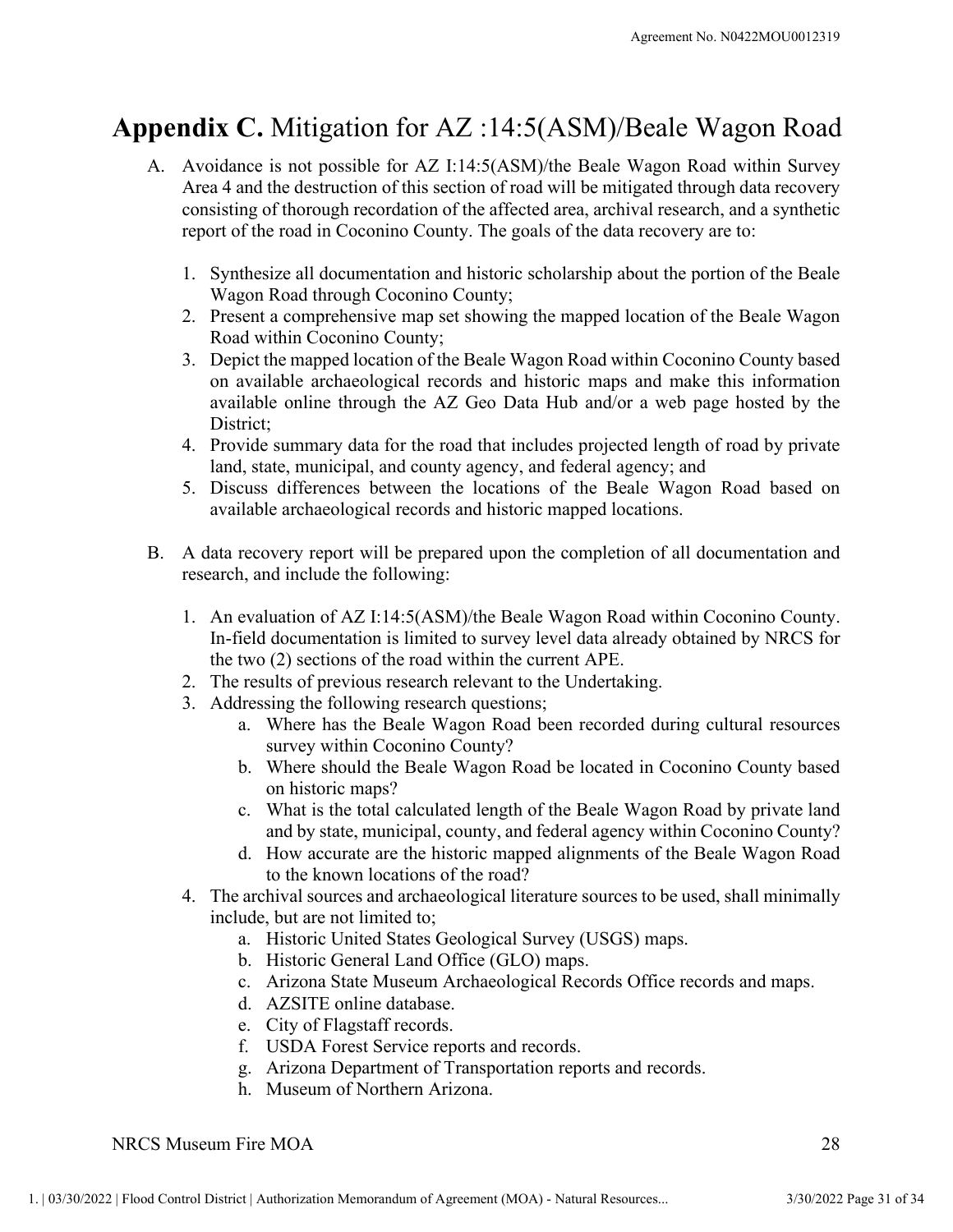- 
- 
- 
- Agreement No. N0422MC<br>
i. SHPO context studies.<br>
j. Good Roads Everywhere: A History of Road Building in Arizona.<br>
k. Tribal reports and records (if available).<br>
issecutive map sets will be prepared that illustrate the fol Agreement No. N0422MOU0012319<br>
i. SHPO context studies.<br>
j. Good Roads Everywhere: A History of Road Building in Arizona.<br>
k. Tribal reports and records (if available).<br>
secutive map sets will be prepared that illustrate t Agreement No. N0422MC<br>
i. SHPO context studies.<br>
j. Good Roads Everywhere: A History of Road Building in Arizona.<br>
k. Tribal reports and records (if available).<br>
secutive map sets will be prepared that illustrate the follo 5. SHPO context studies.<br>
5. Good Roads Everywhere: A History of Road Building in Arizona.<br>
5. Consecutive map sets will be prepared that illustrate the following within Coconino<br>
5. Consecutive map sets will be prepared t County; Agreement No. N0422MOI<br>
i. SHPO context studies.<br>
j. Good Roads Everywhere: A History of Road Building in Arizona.<br>
k. Tribal reports and records (if available).<br>
secutive map sets will be prepared that illustrate the foll Agreement No. N0422MC<br>
i. SHPO context studies.<br>
i. Good Roads Everywhere: A History of Road Building in Arizona.<br>
k. Tribal reports and records (if available).<br>
securive map sets will be prepared that illustrate the follo Agreement No. N0422MOU0012319<br>
1. SHPO context studies.<br>
3. Good Roads Everywhere: A History of Road Building in Arizona.<br>
1. Tribal reports and records (if available).<br>
5. Consecutive map sets will be prepared that illust
	-
	-
- Superment No. N0422MOU0012319<br>
20 Context studies.<br>
20 Context studies.<br>
20 Context studies.<br>
21 Context studies (if available).<br>
21 Context studies and records (if available).<br>
21 Context studies the Beale Wagon Road.<br>
21 GLO plats,
	-
- 
- incoment No. N0422MOU0012319<br>
PO context studies.<br>
Explores and records (if available).<br>
Explores and records (if available).<br>
Explores and records (if available).<br>
Explore map sets will be prepared that illustrate the fol Agreement No. N0422MOU001231<br>
Agreement No. N0422MOU001231<br>
De Context studies.<br>
Context studies.<br>
Context studies.<br>
Context studies (if available).<br>
Context studies that correct is available).<br>
Context studies be prepared County.
- Agreement No. N0422MOU0012319<br>
3. SHPO context studies.<br>
3. Good Roads Everywhere: A History of Road Building in Arizona.<br>
4. Tribal reports and records (if available).<br>
1. The digitarized and evolution and the road within on the Beale Wagon Road.
- Agreement No. N0422MOU0012319<br>
1. SHPO context studies.<br>
1. Good Roads Everywhere: A History of Road Building in Arizona.<br>
1. Tribal reports and records (if available).<br>
1. The digitized alignment(s) of the Beale Wagon Roa road.
- i. SHPO context studies.<br>
C. Good Roads Everywhere: A History of Road Building in Arizona.<br>
K. Tribal reports and records (if available).<br>
Inty;<br>
a. GLO plats that show the labeled Beale Wagon Road.<br>
Inty;<br>
a. GLO plats th 1. SHPO context studies.<br>
3. Good Road Building in Arizona.<br>
1. Good Road Suicywhere: A History of Road Building in Arizona.<br>
5. Consecutive map sets will be prepared that illustrate the following within Coconino<br>
county, NRCS for distribution to the parties of the executed MOA, and additional copies of final reports will be reproduced in sufficient quantities to ensure adequate dissemination to the archaeological community and other interested parties.
- Example 10. USS and the projection and the selection of the Beale Wagon Road.<br>
1. The digitized alignment(s) of the Beale Wagon Road as depicted on<br>
1. The digitized alignments reported in the archaeological literature, a will also be made available to NRCS in electronic format and, upon request, to professional archaeologists and the interested public. Per ARS § 39-125, information regarding archaeological sites on city, county, or state lands is confidential and shall not be made available to the public. 9. Provided in the archaeological literature, and, iii. Land ownership.<br>
19. Promation shall further dissemises the Beale Wagon Road and include the following;<br>
2. History of the road construction and evolution of the road 1. The counter will calculate concession and evolution of the road within Coconino<br>
2. History of the road construction and evolution of the road within Coconino<br>
2. C. Archival photographs or archaeological survey report 1. The Beak Waysington and Route 66, Interstate-40, and municipalities had<br>
2. Archival photographs or archaeological survey report photographs of<br>
2. Archival photographs or archaeological survey report photographs of<br>
2.
- interested public with appropriate permissions. This may be at professional conferences, professional journal publications, and web pages.
- confirences, professional journal publications, and web pages.<br>
10. The synthetic report of the read in Coconino County will be curated at the ASM,<br>
the Museum of Northern Arizona, and the SHPO.<br>
11. The proposed dispositi the Museum of Northern Arizona, and the SHPO.
	- accordance with ARS §41-844 (for Arizona state land).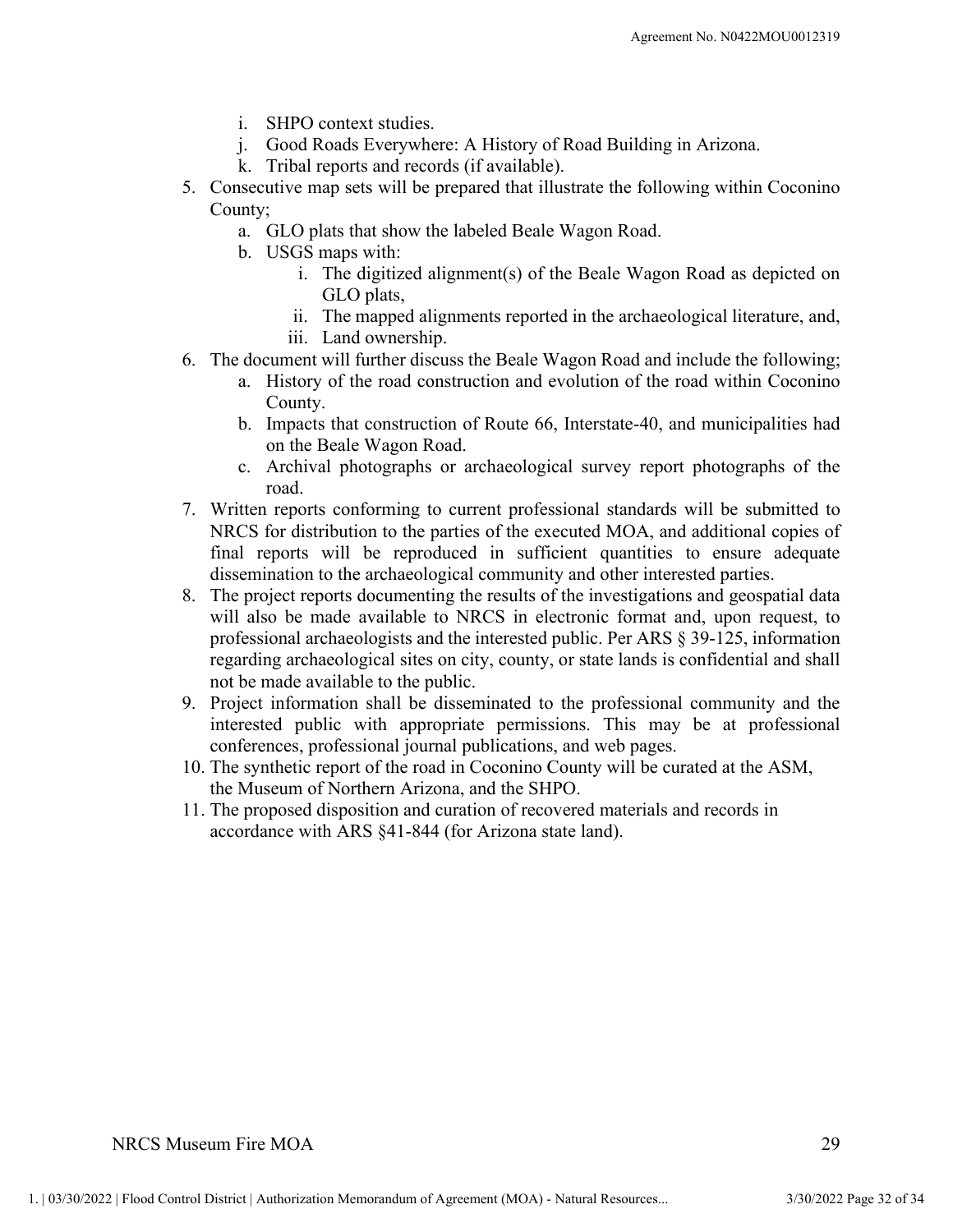## **Appendix D. Contacts**

Arizona State Historic Preservation Office Kathryn Leonard State Historic Preservation Officer 1110 W Washington St, Suite 100 Phoenix, AZ 85007 kleonard@azstateparks.gov 602-542-4009

Mary-Ellen Walsh Cultural Resources Compliance Manager 1110 W Washington St, Suite 100 Phoenix, AZ 85007 mwalsh@azstateparks.gov 602-542-7120

Natural Resources Conservation Service Scott Courtright State Archaeologist USDA-NRCS Flagstaff Area Office 1611 South Plaza Way, Flagstaff, AZ 86001-7102 scott.courtright2@usda.gov 1110 W Washington St, Suite 100<br>
<u>Phoenix, AZ 85007</u><br>
<u>Rieonard@azstateparks.gov</u><br>
602-542-4009<br>
Mary-Ellen Walsh<br>
Cultural Resources Compliance Manager<br>
1110 W Washington St, Suite 100<br>
<u>Memoir, AZ 85007</u><br>
<u>mwalsh@azstate</u>

Scott Woodall State Resource Conservationist USDA-NRCS Arizona State Office 230 North 1st Avenue, Suite 509 Phoenix, Arizona 85003-1733 Scott.woodall@usda.gov 602-280-8789

Phocnix, Arizona 85003-1733<br>
Scott.woodall@usda.gov<br>
Scott.woodall@usda.gov<br>
Coconino County Flood Control District<br>
Deputy County Manager & Public Works Director<br>
Scott Commerce, Flagstaff AZ 86004<br>
Mandenni@coconino.az.g Coconino County Flood Control District Lucinda Andreani Deputy County Manager & Public Works Director 5600 Commerce, Flagstaff AZ 86004 landreani@coconino.az.gov 928-679-7166

Christopher Tressler, PE Coconino County Flood Control District Engineer 5600 Commerce, Flagstaff AZ 86004 ctressler@coconino.az.gov 928-679-8317